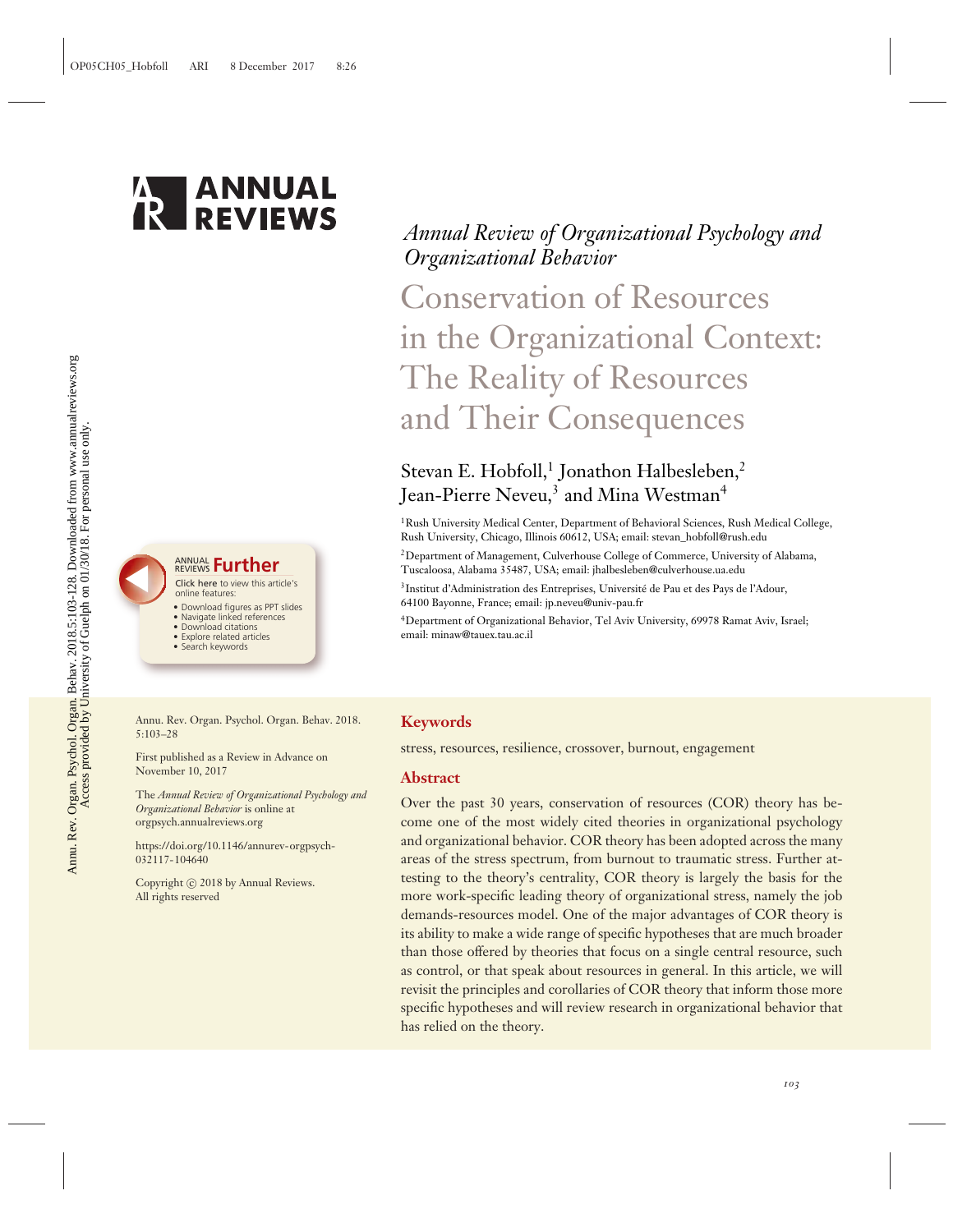# **INTRODUCTION TO CONSERVATION OF RESOURCES THEORY**

Conservation of resources (COR) theory begins with the tenet that individuals strive to obtain, retain, foster, and protect those things they centrally value. COR theory follows an understanding that cognitions have an evolutionary-based built-in and powerful bias to overweight resource loss and underweight resource gain. Following this basis, COR theory posits that stress occurs (*a*) when central or key resources are threatened with loss, (*b*) when central or key resources are lost, or (*c*) when there is a failure to gain central or key resources following significant effort. At its core, COR theory is a motivational theory that explains much of human behavior based on the evolutionary need to acquire and conserve resources for survival, which is central to human behavioral genetics. Like other social animals, humans must acquire and conserve both personal strengths and social bonds. Unlike other animals, however, humans can create complex tools to ensure their survival and have the advantage of complex language to communicate, which aids survival and social bonding. Thus, people employ key resources not only to respond to stress, but also to build a reservoir of sustaining resources for times of future need. Furthermore, the obtaining and retaining of personal, social, and material resources creates in people, families, and organizations the sense that they are capable of meeting stressful challenges. It is a critical tenet of COR theory that individual appraisal is secondary to what is centrally valued and universal among people. Among these commonly valued resources are health, well-being, family, self-esteem, and a sense of purpose and meaning in life. How these appraisals are expressed differs culturally but always reflects the same core elements.

In part, COR theory has been important for advancing an understanding of stress in organizations because it is essentially the opposite of Lazarus & Folkman's (1984) stress-appraisal theory. In short, stress-appraisal theory asserts that what is stressful is what is perceived as stressful. This theory, however, is limited, because by definition one has to wait until after an event has occurred to recognize it as stressful. This simple fact makes stress-appraisal theories either idiographic or nonpredictive. Furthermore, stress-appraisal theory implicitly states that stress is an individual perception, whereas COR theory emphasizes the objectively stressful nature of events. Moreover, given the current emphasis on social justice and efforts to decrease workplace sexual harassment and maltreatment, Lazarus and Folkman's theory is potentially victim blaming and puts the burden of addressing the situation on the individuals who experience the stress and who should therefore adjust their appraisals. Indeed, in a legal sense, if workplace mistreatment is centrally a matter of appraisal, the cases that stem from it are termed "without merit" or "frivolous." Likewise, if workplace conditions are not stressful but are only perceived as such, intervention will focus on appraisals and perhaps the causes of those distorted cognitions. Essentially, to combat such stressors individuals must change their minds. To state this more clearly, arguing that stress is that which is appraised as stressful is classist, sexist, and racist. In today's understanding of organizational stress, even the emphasis on microaggressions implies that subtle racist and sexist behavior is real and not just perceived by the victim (Sue 2010). Of course, many stressors are subtle and may in fact be misperceived, but COR theory emphasizes that at least for major stressful conditions it is the objective elements of a life event or series of events (e.g., a divorce or firing is not an event so much as it is a series or cascade of events) that are shared within a culture and have a common level of impact. So, for example, being fired from work probably entails earlier warnings or feedback, and perhaps a period of burnout; it may include having other strong job possibilities (or not) and having money in savings (or not); and it will be different depending on the individual's age. Although perceptions will play a role, these objective elements, according to COR theory, will be the prevailing influences on any outcome.

COR theory is closely aligned with a theory forwarded by Paul Baltes that focused on life span development. Like COR theory, Baltes's (1997) theory of selective optimization with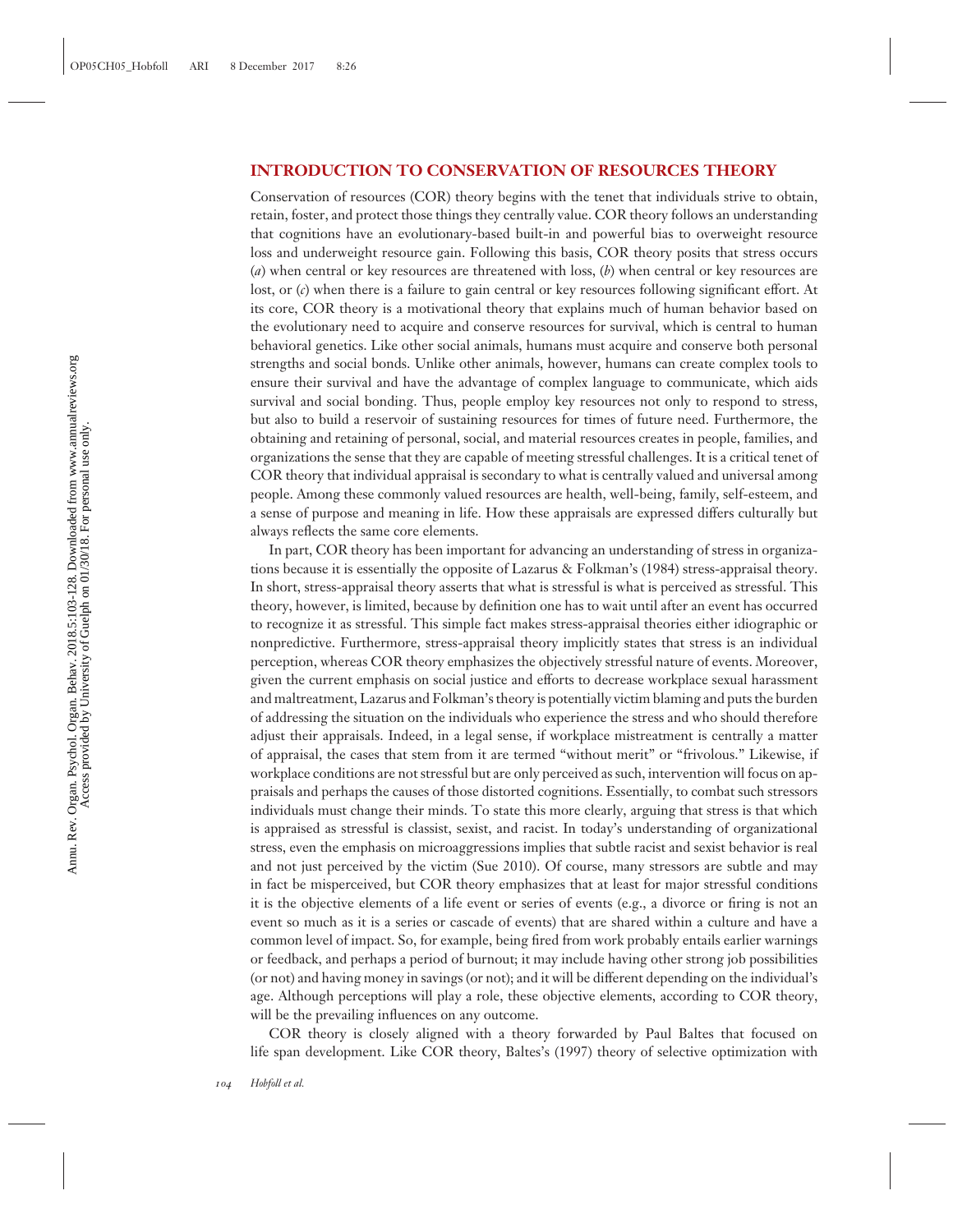compensation (SOC) focused on gain and loss of resources and the inevitable loss of resources that accompanies aging—which, in turn, demands a realignment of available resources to compensate for failing ones. The cross talk between COR theory and Baltes's SOC theory was not coincidental, as Hobfoll and Baltes were frequently in contact and cited each other's work, and Hobfoll spent a period in Berlin with Baltes sharing ideas that shaped the theories the two were working on. This collaboration illustrates how a theory from quite another domain, developmental aging, can be richly applied to organizational behavior and its applications.

COR theory also highlights that stressful events are the wrong unit of analysis and indeed confuse our understanding of stressful conditions. Stressful conditions are seldom events; rather, they are complicated sequences that occur over time. For example, when layoffs occur in a workplace, first they are likely anticipated, subsequently the layoff "event" occurs, and then the process of finding new work or adjustment follows. Furthermore, objective factors such as employability, skill level, savings, the handling of the layoff, and the availability of new positions are all major factors that contribute to the outcome. The reason that individuals' appraisals are generally good predictors is that most individuals are good catalogers of these complex objective elements albeit, as COR theory emphasizes, people carry an evolutionary-based built-in and powerful bias to overweight resource loss and underweight resource gain. This bias is common to people within a culture and is not idiographic, although prior objective life experience will certainly color such common appraisals.

#### **Principles of Conservation of Resources Theory**

The principles of COR theory and its corollaries are summarized in the sidebar titled Principles and Corollaries of Conservation of Resources Theory.

The first principle of COR theory is that resource loss is disproportionately more salient than resource gain. Resources include object resources (e.g., car, tools for work), condition resources (e.g., employment, tenure, seniority), personal resources (e.g., key skills and personal traits such as self-efficacy and optimism), and energy resources (e.g., credit, knowledge, money). The disproportionate impact of resource loss compared to resource gain is expressed in the much greater effect of resources loss, the speed of that impact, and the length of time the impact remains salient. As such, in addition to considering the magnitude of impact, COR theory is also the only stress theory that includes a component of momentum. Specifically, COR theory posits that resource loss not only is more powerful than resource gain in magnitude but also tends to affect people more rapidly and at increasing speed over time. Loss is primary in human systems because people are products of evolution, and in evolutionary terms even small losses were often significantly tied to failure to survive. The attribute of momentum may also have an evolutionary basis, as slow processes might not be as easily noticed and thereby might produce major or even survival-threatening damage by the time they are identified.

The second principle of COR theory is that people must invest resources in order to protect against resource loss, recover from losses, and gain resources. This includes direct replacement of resources, such as using savings to pay for lost income, and indirect investment of resources, such as increasing employees' skills to prepare for a tough business environment. In the latter case, skills and confidence resources are increased to offset the loss of potential income if gains are not made.

The third principle of COR theory is paradoxical. It states that resource gain increases in salience in the context of resource loss. That is, when resource loss circumstances are high, resource gains become more important—they gain in value. A related corollary of this (Corollary 1) is that those with greater resources are less vulnerable to resource loss and more capable of orchestrating resource gain. But, the infusion of resources for those with few resources can have powerful impact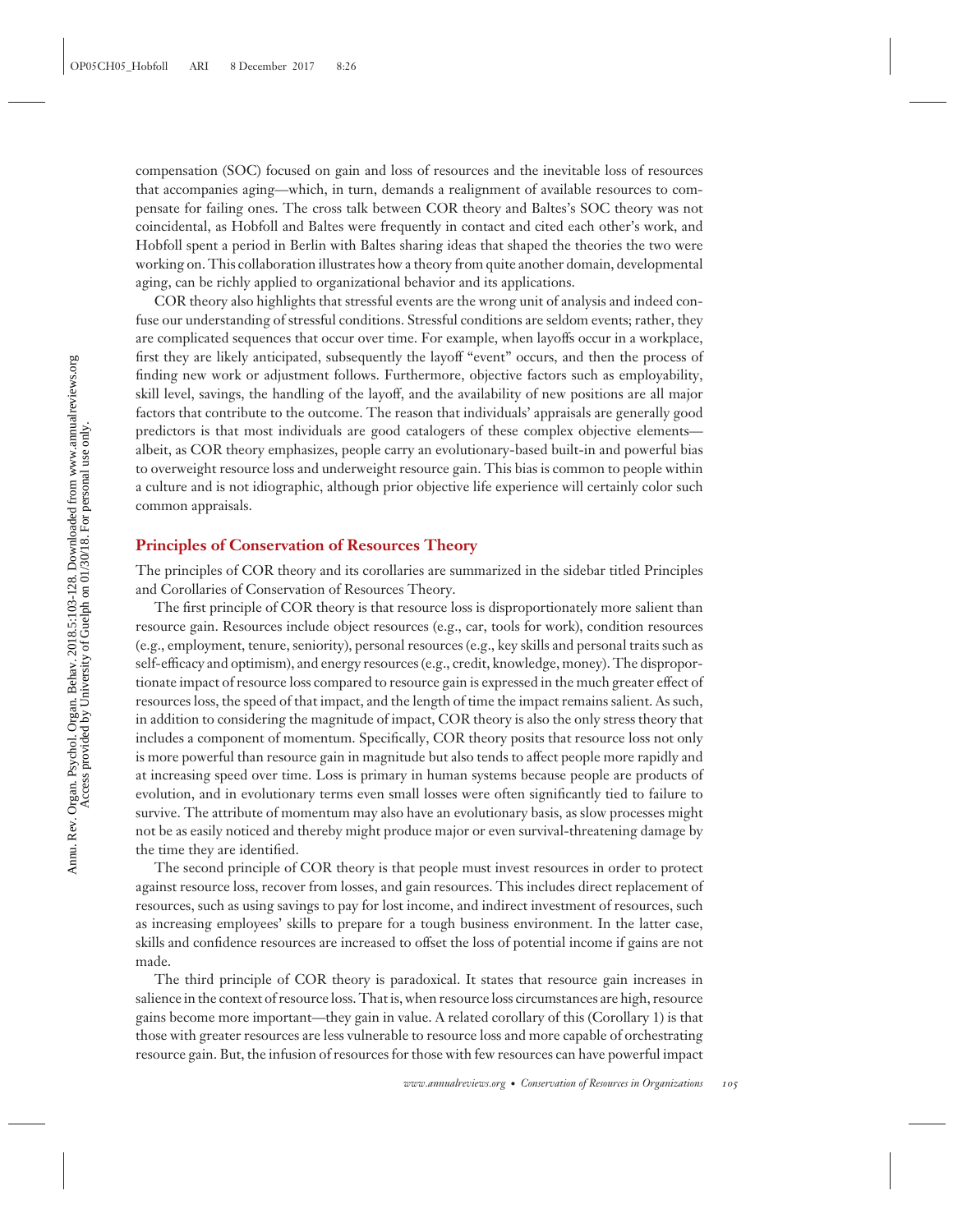# **PRINCIPLES AND COROLLARIES OF CONSERVATION OF RESOURCES THEORY**

**Basic COR theory tenet**: Individuals (and groups) strive to obtain, retain, foster, and protect those things they centrally value.

**Principle 1: Primacy of loss principle**. Resource loss is disproportionately more salient than resource gain.

**Principle 2: Resource investment principle**. People must invest resources in order to protect against resource loss, recover from losses, and gain resources.

**Principle 3: Gain paradox principle**. Resource gain increases in salience in the context of resource loss. That is, when resource loss circumstances are high, resource gains become more important—they gain in value.

**Principle 4: Desperation principle**. When people's resources are outstretched or exhausted, they enter a defensive mode to preserve the self which is often defensive, aggressive, and may become irrational.

#### **Resource Caravans and Resource Caravan Passageways Principles**

**Resource caravans:** Resources do not exist individually but travel in packs, or caravans, for both individuals and organizations.

**Resource caravan passageways**: People's resources exist in ecological conditions that either foster and nurture or limit and block resource creation and sustenance.

#### **Corollaries**

**Corollary 1:** Those with greater resources are less vulnerable to resource loss and more capable of resource gain. Conversely, individuals and organizations who lack resources are more vulnerable to resource loss and less capable of resource gain.

**Corollary 2: Resource loss cycles.** Because resource loss is more powerful than resource gain, and because stress occurs when resources are lost, at each iteration of the stress spiral individuals and organizations have fewer resources to offset resource loss, and these loss spirals gain in momentum as well as magnitude.

**Corollary 3: Resource gain spirals.** Because resource gain is both of less magnitude and slower than resource loss, resource gain spirals tend to be weak and develop slowly.

> in engaging gain momentum and strength. It is notable that no other theory of stress includes this type of interaction.

> The fourth principle of COR theory is that when their resources are outstretched or exhausted, individuals enter a defensive mode to preserve the self that is often aggressive and may become irrational. This is the least researched principle of COR theory but one that has high explanatory power. Like other aspects of COR theory, this is likely to be a built-in evolutionary strategy that may be defensive (i.e., to conserve resources) or exploratory (i.e., to search for alternative survival or adaptation strategies that on their face or from experience do not seem adaptive). In this way, a defensive withdrawal allows time to regroup or to wait for help, or it allows the stressor to pass. Aggressive or seemingly irrational responses may also work because they can potentially change the array of stressors or allow for the emergence of a new coping strategy.

#### **Corollaries of Conservation of Resources Theory**

COR theory also proposes several key corollaries. Just like the principles of COR theory, these corollaries make for specific, complex, and multifaceted predictions, and they also lend themselves to build the complex strategies required to counteract major stressful conditions at the individual or organizational level.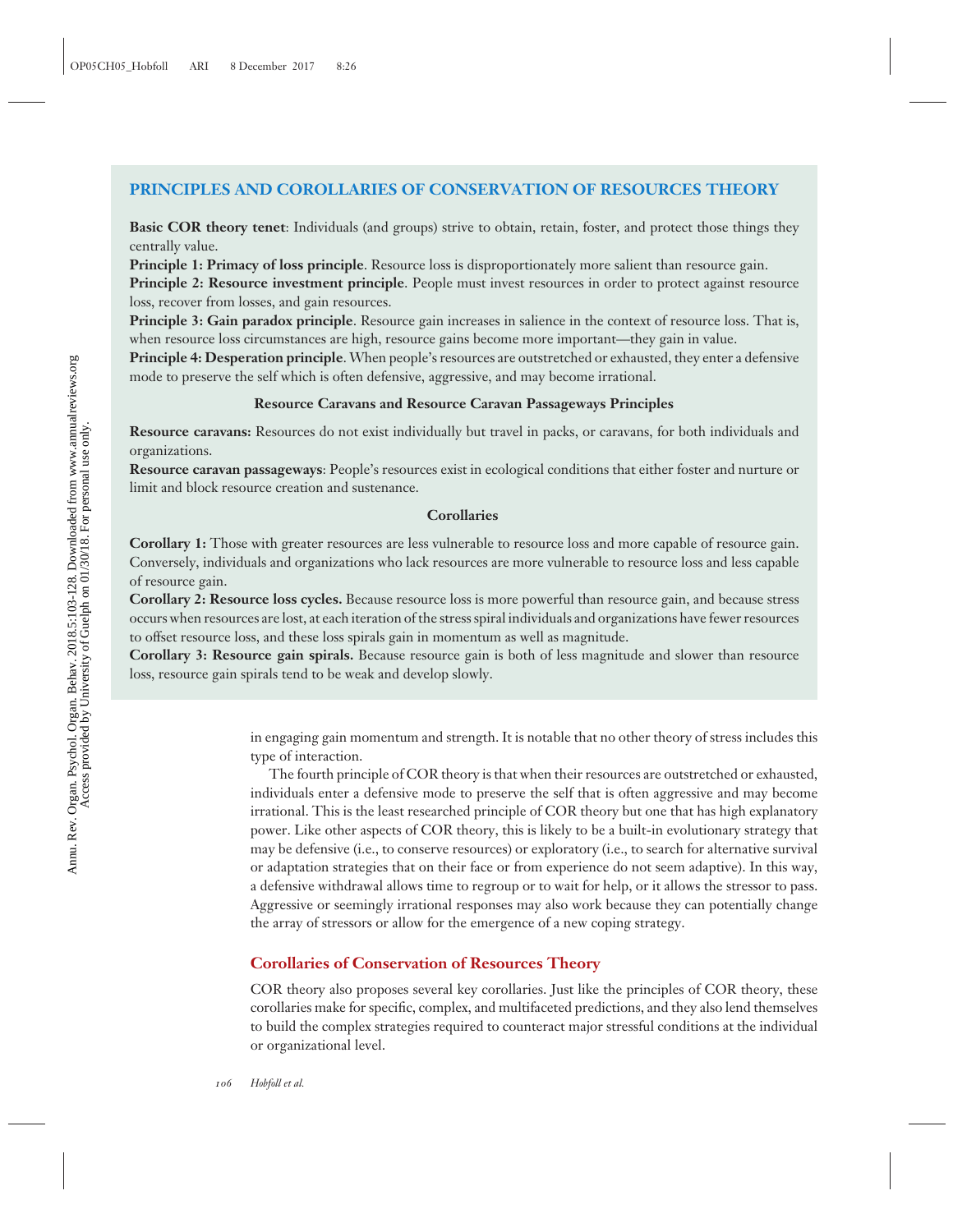Corollary 1 is that resource possession and lack thereof are integral to vulnerability and resilience. Those with greater resources are less vulnerable to resource loss and more capable of resource gain. Conversely, individuals and organizations that lack resources are more vulnerable to resource loss and less capable of resource gain.

Corollary 2 is that resource loss has a spiraling nature*.* Because resource loss is more powerful than resource gain, and because stress occurs when resources are lost, at each iteration of the stress spiral individuals and organizations have fewer resources to offset resource loss. This creates resource loss spirals whereby losses gain in both impact and momentum. No other stress theory proposes such detailed predictions that are both testable and valuable in their application.

Corollary 3 is that resource gain also has a spiraling nature*.* However, because resource gain is both of less magnitude and slower than resource loss, resource gain spirals tend to be weak and take time to develop. Gain cycles are sluggish. That said, they are the only game in town other than escape, and so they must be undertaken by individuals and organizations to counteract loss and to build engagement. One caveat to this principle is that resource gain spirals do gain in saliency in high-loss settings and conditions, which means that the motivation to build a resource gain cycle will increase when losses occur and will have higher payoff under high stress conditions.

#### **Resource Caravans and Resource Caravan Passageways**

COR theory has also developed a greater understanding and emphasis on both the interrelationship between resources and how environments and contexts create fertile or infertile ground for creation, maintenance, and limitation of resources. The caravan concepts stand in contrast to the general emphasis of research to focus on either one resource at a time (e.g., self-efficacy, social support), or assume that resources are static, ignoring how they are imparted, nurtured, or frustrated.

**Resource caravans.** Hobfoll (2011a) has theorized that resources do not exist individually but travel in packs, or caravans, for both individuals and organizations. Because resources tend to be the consequence of nurturance and learned adaptation, they are likely to appear as co-travelers. For example, self-esteem, optimism, and self-efficacy emerge from common environmental and developmental conditions and therefore are highly correlated. In fact, because personal resources are likely to emerge from nurturing or supportive social conditions, these personal resources are likely to be related to having supportive families and supportive work organizations.

**Resource caravan passageways.** People's resources exist in ecological conditions that either foster and nurture or limit and block resource creation and sustenance. Organizations and the broader culture play a major role in this process, but organization scholars often miss this level of analysis due to the field's overwhelming emphasis on the individual level.Whether we are speaking of classes of people, such as women or ethnic minorities, or of any given set of individuals, when we look at their resources, stress, and productivity, we are actually seeing a reflection of the greater organization and culture's stage setting, allowances, and facilitations—the passageways they create, maintain, and foster. Social and environmental conditions create resilience or fragility, social skillfulness or social awkwardness, tolerance or intolerance, among the individuals who are exposed to such environments.

An excellent example of the resource caravan passageways construct is provided by US Marine Corps training, which focuses on developing independent thinking, balancing the freedom to fail with the opportunity to succeed, and cultivating a "power down" model that dispenses with the traditional concentration of power in the hands of senior officers (Krulak 1999). This training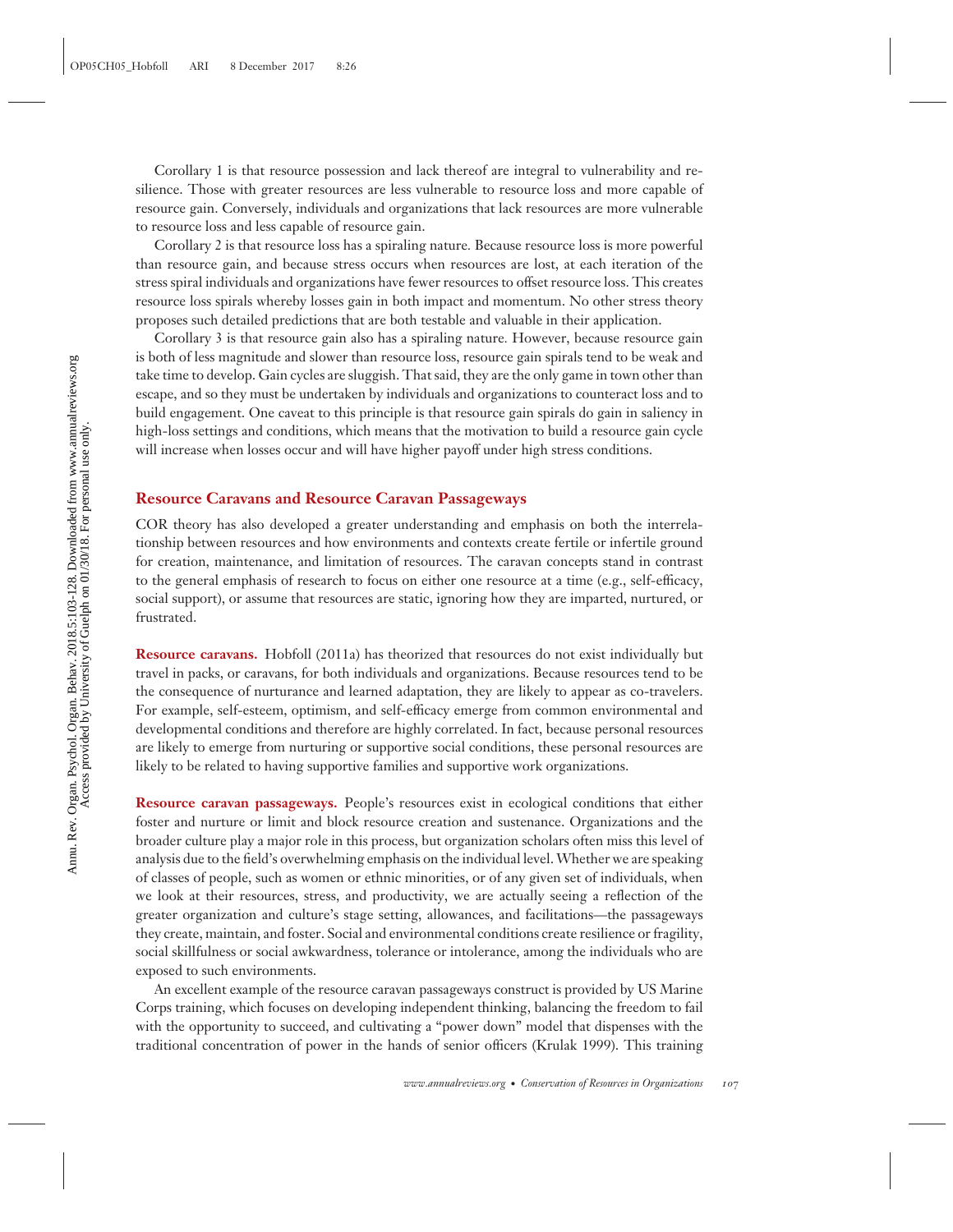model was introduced as a direct result of the recognition that a Marine corporal, the lowest-level team leader, is likely to face environments that require enemy engagement, peacekeeping, and humanitarian efforts, all in the span of a few city blocks. Rather than faulting noncommissioned officers for lack of initiative and independence, the Marine Corps saw this as a systemic issue that required new passageways of training and leadership that the prior training philosophy, which had not adapted to changing military demands, failed to promote.

In the next sections we first turn to how organizations share and exchange resources, which is key to understanding both organizational processes and COR-based intervention strategies. Then, we focus on North American and global research advances in the application of COR theory to organizational settings.

# **THE CROSSOVER MODEL**

COR theory (Hobfoll 1989, 2001) focuses on protecting resources, gaining resources, and preserving resources. An additional dimension is the exchange of resources based on the crossover model. Crossover was defined by Bolger et al. (1989) as the interpersonal process that occurs when the job stress or psychological strain experienced by one person affects the level of strain of another person in the same social environment. Thus, crossover is a dyadic interindividual transmission of psychological states and experiences. In this way, crossover acts as one of the mechanisms of resource exchange within resource caravans. The crossover model extends previous approaches by adding an interindividual level of analysis; expanding the focus to dyads, teams, and organizations (Westman 2001); and outlining the mechanisms by which experiences, emotions, and resources are transferred within social and organizational contexts.

Westman (2001) proposed three mechanisms to delineate how these crossover processes may occur. First, in direct crossover, the experiences, affective states, and resources are transmitted between the partners via empathy. Second, in indirect crossover, specific mediating or moderating mechanisms intervene in the transmission of experience (e.g., coping and interaction styles such as social support and social undermining). For example, in the case of undermining, one person expresses his or her stress by undermining the partner, who becomes stressed as a result of being undermined. Finally, in spurious crossover, some shared stressors (e.g., economic hardship) may lead to common affects (e.g., anxiety and dissatisfaction) in both partners.

The original definition of crossover focused on stress and strain, and most crossover studies found evidence of the crossover of psychological stress and strains such as anxiety, burnout, perceived health, and work-family conflict. Westman (2001) expanded the crossover focus by broadening the definition of crossover to include the transmission of positive experiences and states. Westman (2001) proposed that crossover mechanisms (direct, indirect, and spurious) are equally applicable to negative and positive crossover. Just as strain in one partner may produce an empathetic reaction in the other that increases the recipient's strain, so the work engagement expressed by one partner may fuel the engagement of the other.

Crossover of positive emotions may also occur indirectly, following an interaction between the partners. For example, when one person's resources at work (such as support and personal control) increase, he or she may be able to provide more support to his or her spouse, leading to an increase in the latter's well-being. Finally, spurious positive crossover effects may occur in a work environment where all workers are exposed to the same levels of job resources (e.g., flexible work arrangements).

The extension of the crossover process to positive experiences and states is in line with the growing interest in positive psychology (e.g., Seligman & Csikszentmihalyi 2000) and with Fredrickson's (2001) broaden-and-build theory, which postulates that positive emotions broaden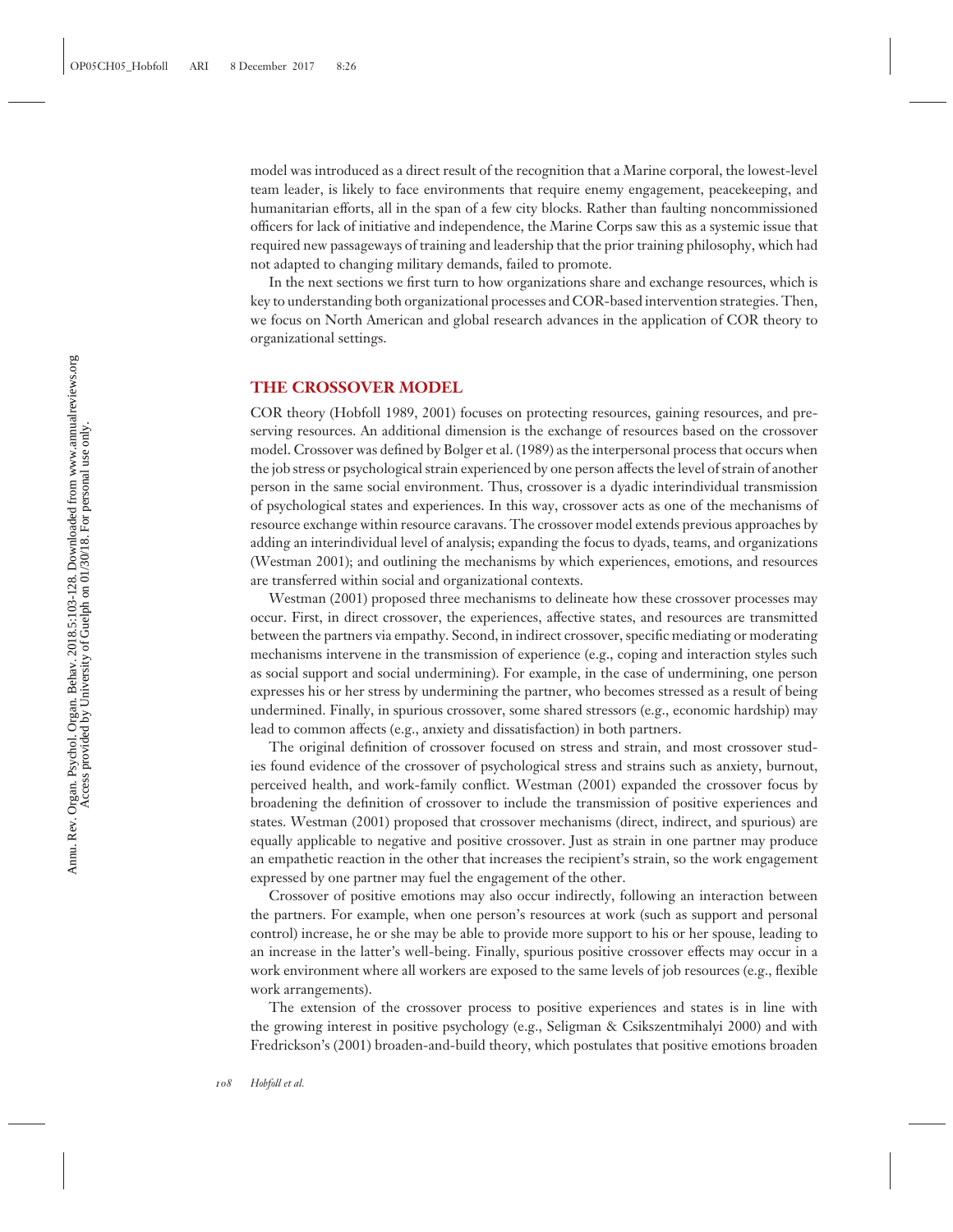individuals' thought–action repertoires, prompting them to pursue a wider range of thoughts and actions than they typically do. In the interpersonal context, the broaden-and-build theory predicts that positive emotions broaden people's sense of self to include others and enhance individuals' identification with others, consequently producing greater feelings of self–other overlap and "oneness" (Waugh & Fredrickson 2006). Such feelings may lead to positive emotions through a direct crossover process involving empathy.

# **Crossover of Resources**

A new stream of research related to positive crossover investigates the crossover of resources. Neff et al. (2012) demonstrated how two resources—performance self-esteem and job-related self-efficacy—are transferred via crossover from one person to another. The authors based their research on self-expansion theory (Aron et al. 1991) and on the assumption that in an intimate relationship, individuals increasingly incorporate their partners' resources, perspectives, and identities into their own self-concept (Aron & Aron 1986, Aron et al. 2005). According to this theory, "the evaluative and affective responses to another's acquisition and loss of resources*...*are to some extent the same as if the acquisition or loss was with regard to one's own resources" (Aron et al. 2005, p. 210).

The self-expansion model suggests that humans have a fundamental motivation to self-expand in order to increase the "physical and social resources, perspectives, and identities that facilitate achievement of any goal that might arise" (Aron et al. 2001, p. 478). The process of self-expansion begins with a comparison of the current self to the potential self, which is the self within the relationship that includes the perspectives, resources, and identities of both the self and the partner. If the potential self represents some improvement on the present self, one will be motivated to selfexpand to include the other (Aron & Aron 1986, p. 23). For example, if a person anticipates that selfexpansion will contribute to the influx of new resources, he or she will be more likely to incorporate the other into the self, as such an interpersonal inclusion will result in enhanced self-efficacy and sense of the self. Self-expansion contributes to an effective leader-follower relationship. Resource exchange between leaders and followers is discussed in the section titled Crossover of Engagement.

Neff et al. (2012) studied the crossover of performance self-esteem between partners. Using a diary study, they showed that the day-specific self-esteem experienced by one partner upon finishing work crossed over to the other partner in the evening. The authors proposed that one partner's day-specific self-esteem perceptions initiate social comparison processes within the other partner, especially when the other partner reports low self-esteem and high empathic concern. Theoretically, when one's partner speaks of his or her own accomplishments and related high self-esteem, one's own self-esteem may be enhanced because of self-expansion. Thus, for intimate couples, the partners' levels of self-esteem may converge over time to a shared higher level. This finding supports self-expansion theory and the proposed direct crossover mechanism as a reflection of direct empathic reaction (Westman 2001). In another study, Neff et al. (2013a) found that job-related self-efficacy crossed over to a partner when both partners talked about their jobs and learned how the other coped with difficult situations. Thus, a person who brings home his or her job-related self-efficacy beliefs, accomplishments, and ways of dealing with difficulties can enhance the partner's job-related self-efficacy beliefs through crossover processes.

Furthermore, Neff et al. (2013a) showed that the crossover of job-related self-efficacy was indirectly linked to the partner's perceived work engagement. In a longitudinal study of crossover of performance self-esteem, Neff et al. (2013b) showed that when the partner had low baseline performance self-esteem, one's performance self-esteem at Time 1 predicted changes in the partner's performance self-esteem at Time 2, illustrating how resource caravans (Hobfoll 2011b) are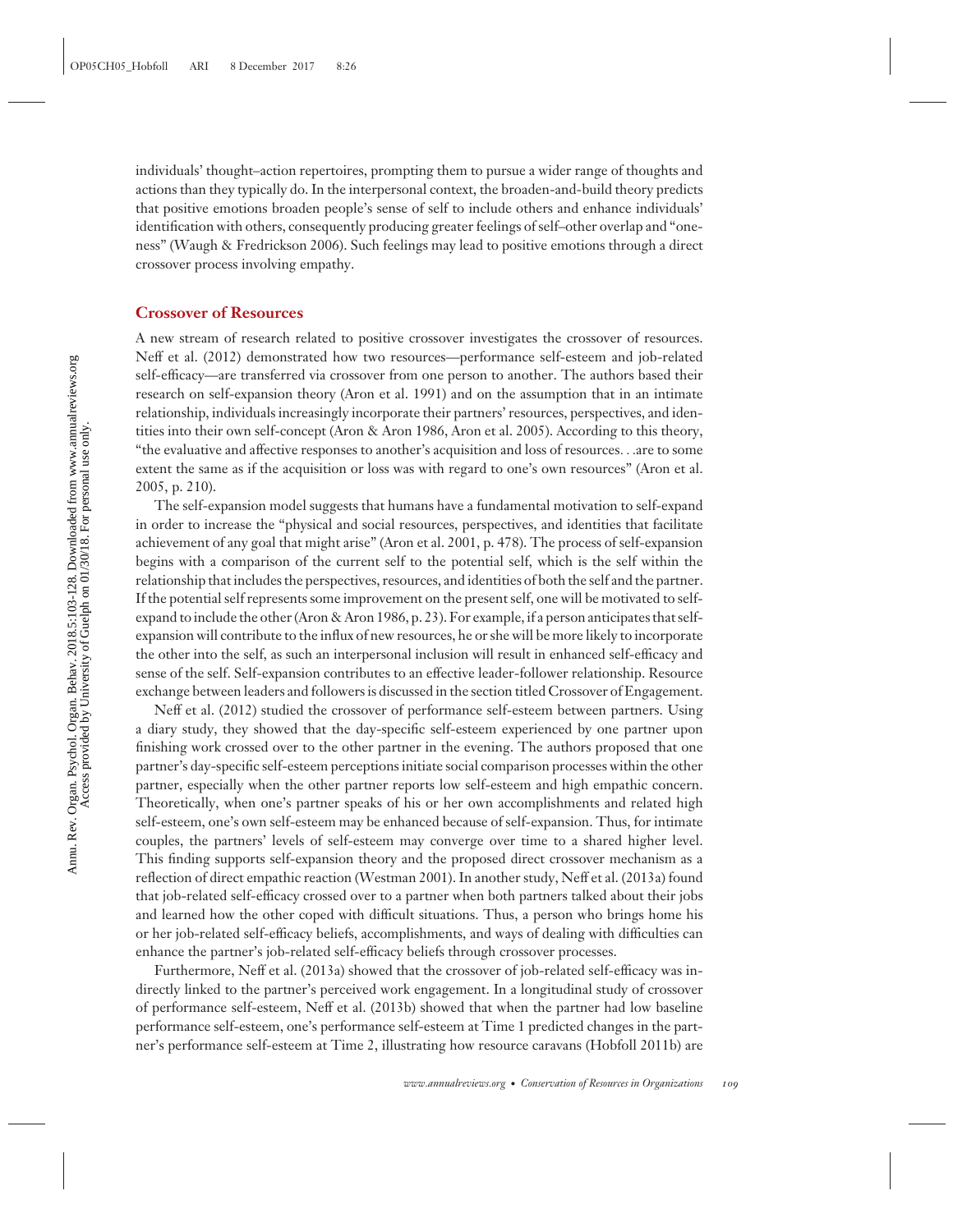transmitted. Such a transfer of resource caravans triggers the accumulation of resources that COR theory describes as a gain spiral (Hobfoll 2002, 2011a).

# **Crossover of Engagement**

Engagement refers to a persistent and pervasive affective-cognitive state that is not focused on any specific object, event, individual, or behavior. Schaufeli & Bakker (2004) defined work engagement as a positive and fulfilling work-related state of mind characterized by vigor, dedication, and absorption. Engaged employees have a sense of energetic and affective connection with their work activities. The engagement literature identifies job resources (e.g., performance feedback, job autonomy, and supervisor support) and personal resources (e.g., self-efficacy, self-esteem) that predict individual engagement (Schaufeli & Bakker 2004). This accretion of resources may, in turn, increase the likelihood that engaged employees will also participate in other roles, for example through supportive behaviors (Bakker & Xanthopoulou 2009).

In addition to the crossover of self-esteem and self-efficacy, the crossover of resources is also very important for gain spirals, because it can increase the partner's engagement, potentially triggering a chain of crossover of engagement processes. Findings suggest that individuals who feel engaged as a result of the resources available at work are likely to express this engagement in their interactions with their partners. Several studies have demonstrated the positive crossover of engagement or its components (e.g., Bakker & Xanthopoulou 2009, Demerouti et al. 2005, Westman et al. 2009). More specifically, Bakker et al. (2005) revealed that the positive feelings of vigor and dedication expressed by one partner influenced the other partner, even after controlling for relevant aspects of the work and home environment. Similarly, Bakker & Xanthopoulou (2009) found a crossover of daily work engagement, but only on days when employees interacted more frequently than usual within a dyad.

Several researchers have also found crossover of engagement among team members (Bakker et al. 2006, 2009). Thus, a process that is initiated at the dyadic level may lead to a spiral from one individual to his or her partner and from both of them to their respective team members, potentially leading to what is described as an engaged organization (Westman 2001) or a vigorous organization (Shirom 2011). Westman (2001, p. 743) observed: "Just as crossover at the workplace can cause a burnout climate in the organization, we can focus on positive crossover where positive experiences impact the team, the department and the organization." Shirom (2011, p. 60) claimed that vigorous organizations can be regarded as organizations whose managerial apex effectively creates the conditions that generate, maintain, and foster employee vigor throughout the organization and mobilizes these energetic resources in the pursuit of organizational effectiveness. Organizational vigor probably reflects the synergistic accumulation of individual employees' level of vigor. Vigorous organizations could be expected to be highly innovative and to adjust proactively to environmental changes.

# **Crossover of Resources from Leaders to Followers**

An illustration of the crossover of resources between leaders and followers is the leader-member exchange (LMX) model (Graen & Uhl-Bien 1995). LMX theory, which focuses on the dyadic social exchange relationship between supervisors and subordinates, describes how supervisors exchange important resources (e.g., social support, control, self-efficacy) with subordinates who assist them in completing their work. According to the LMX model, leaders develop different forms of exchange relationships with their subordinates, such that employees who maintain good exchange relationships receive more resources (e.g., social support) than others (Graen &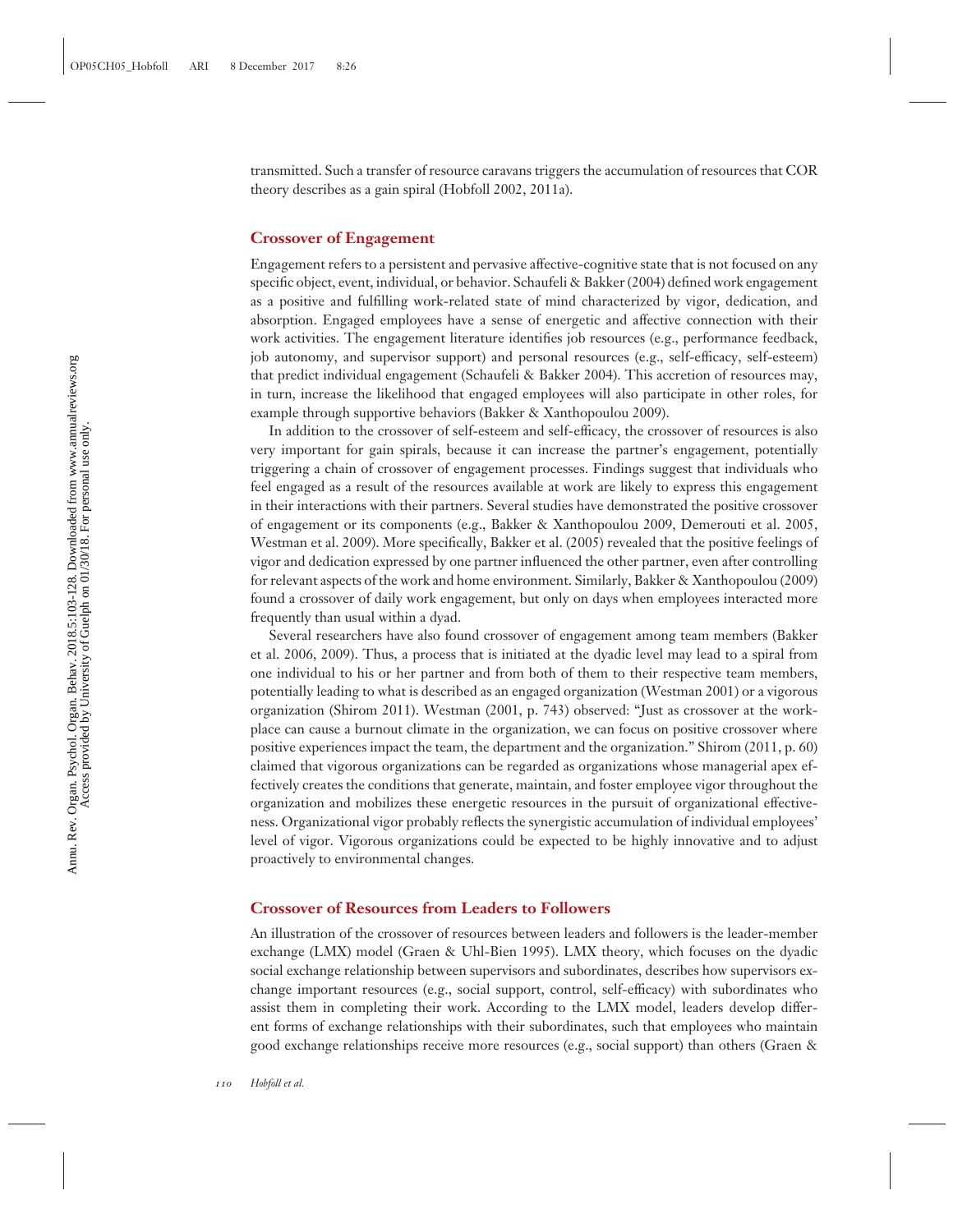Uhl-Bien 1995). LMX theory suggests that a positive, high-quality social exchange between managers and employees is vital for individual, team, and organizational outcomes (Gerstner & Day 1997, Graen & Uhl-Bien 1995). Thus, crossover of work engagement from leaders to followers ensues from the interpersonal exchange of resources.

Breevaart et al. (2014) found that a positive leader-follower exchange relationship was positively related to job resources, which in turn facilitated employees' work engagement and performance. Furthermore, Guterman et al. (2017) maintained that highly engaged leaders have better relationships with their followers, which in turn benefits the followers' work engagement. These findings suggest that LMX plays an important role in follower engagement, and it may help explain why and how leader engagement can cross over and promote follower engagement. These findings are similar to those of Neff and colleagues (Neff et al. 2012, 2013a,b), who show that crossover of resources promotes engagement in the other party.

#### **Implication of Crossover of Resources for Teams and Organizations**

Similar to COR, the crossover model proposes that via the process of resource crossover a set of resources (resource caravan) enhances engagement and resilience within a workplace and work culture. Taken together, the findings suggest that enhancing resource accumulation (of employees in general and of organizational leaders in particular) and promoting resource crossover may lead to increased work engagement among employees. This mechanism of resource exchange at the team or organizational level may be fundamental to creating and sustaining engaged and resilient teams and organizations, and organizations would be wise to develop interventions to increase resource exchanges.

The crossover model outlines a series of alternative but not mutually exclusive mechanisms by which resource gains are transferred in social settings from one person to another, and from the dyad to the team and to the organization. Although COR theory would posit that the transfer of resources and emotions across social entities (individuals and organizations) would be slower, more incremental, and less impactful for resource gain than for resource loss, the actual effect of crossover of resources on engagement warrants organizational focus on this kind of crossover to find ways to enhance this process. Westman et al. (2013), who compared the intensity of positive and negative crossover, found that positive crossover had a stronger impact on a group than did negative crossover. Perhaps different rules of crossover apply to individuals and to groups?

Several important questions with enormous applied potential remain for future investigations. Is the crossover of resources unique to the investigated resources (e.g., self-esteem and selfefficacy), or are there additional resources that may cross over? Can we design the crossover of resources? Can we design environments for sharing and fostering resources and limiting the crossover of stressors and strains? Can we facilitate network research to direct the crossover of resources among team members? How does the integrative level of employee engagement influence the organization as a whole? What are the features of engaged organizations?

Knowledge about the impact of resources on engagement and resilience in a work environment opens new directions for research and applications in organizations, using both COR theory and the crossover model. Organizations may facilitate and cultivate frequent exchanges among colleagues to promote the crossover of engagement, with the aim of helping employees, teams, and organizations to use passageways and caravans of resources that create and enhance engagement and resilience. The end result of such a process may be an engaged and resilient organization. By helping employees acquire resources that lead to engagement and resilience and by eliminating obstacles to resource depletion, organizations can prevent unnecessary stress and strain and enhance employee well-being and effectiveness.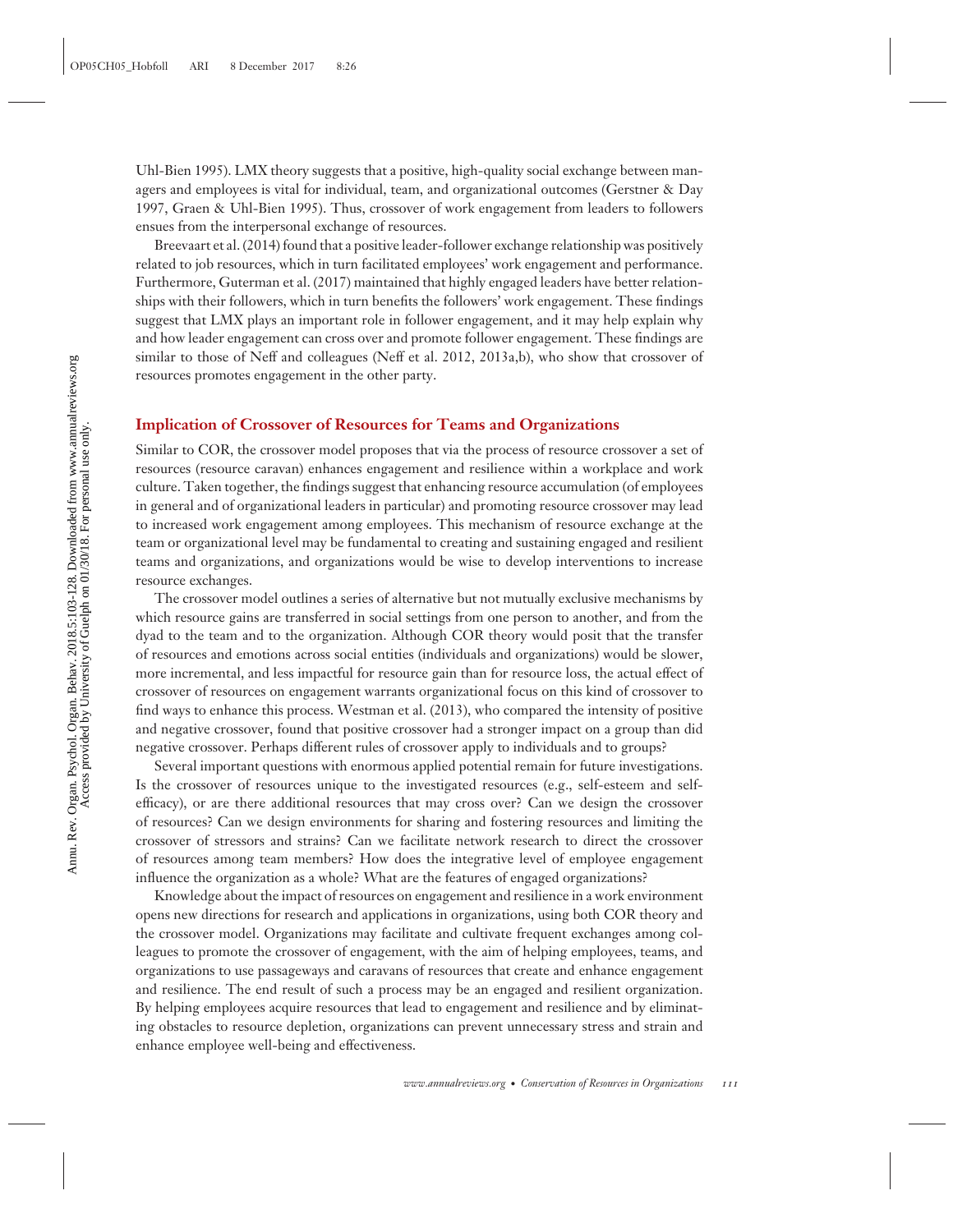On a broader level, the finding that high job-related self-efficacy not only is beneficial for the individual (Abele & Spurk 2009, Stajkovic & Luthans 1998) but also affects the individual's partners via crossover processes has practical implications for dual-earner couples and their organizations. Supporting employees' job-related self-efficacy at work might positively affect their partners via crossover processes, which may, in turn, positively affect the partners' work engagement, ultimately leading to improved performance. Consequently, the crossover of resources between partners may contribute to a more resilient family, more resilient organizations, and gradually a more resilient society.

# **CURRENT EVIDENCE: CONFIRMING THEORY AND BUILDING NEW APPLICATIONS**

In this section, we briefly summarize the recent studies testing COR theory and the principles we have presented to this point. We use the review of COR theory by Halbesleben et al. (2014) as our point of departure, examining four recent trends in the literature that have either continued since the publication of that review or have begun to emerge more clearly in its aftermath.

#### **Moving Beyond Stress**

Perhaps one of the most notable recent trends in the literature concerning COR theory has been its application beyond the study of stress and strain. This trend is perhaps not surprising, as it fits the broader trend of considering COR theory in terms of its implications for motivation rather than stress alone. This literature has been important not solely because it has extended the reach of COR theory, but also because it has provided unique opportunities to test the tenets and corollaries of the theory and to explore the definition and dynamics of resources.

Among the most common extensions of COR theory beyond stress and strain has been the attempt to better understand how individuals allocate and conserve resources in the context of resource gains and losses. In some cases, those resource losses are the result of strains, such as emotional exhaustion. For several years, the focus of these efforts has been on how emotional exhaustion affected resource investment strategies tied to performance at work (Demerouti et al. 2014, Halbesleben & Bowler 2007, Wright & Cropanzano 1998). More recent work has started to expand that body of work into other realms of job performance (Park et al. 2014), also exploring such outcomes as absenteeism (van Woerkom et al. 2016), turnover (Marchand & Vandenberghe 2016, Reina et al. 2017), and safety behaviors (Halbesleben 2010).

Studies extending the outcomes of resource gains and losses have played an important role in understanding COR theory, in part, because they offer new ways of testing the resource investment processes relevant to the theory. For example, by considering the ways that employees manage their resources at work, issues like how they assess their available resources, pay attention to changes in resources, and self-regulate to decide how best to invest those resources become targets for change (Hagger 2015). For example, Trougakos et al. (2015) found that when employees are chronically exhausted (i.e., they start each day with depleted resources), they rely more heavily on surface acting strategies with coworkers, and because they lack the resources to address more deeply the issues they encounter at work, they end up continually experiencing higher levels of exhaustion (see also Uy et al. 2017).

Extensions beyond stress and strain have also helped advance theory and practice in different contexts, including interpersonal relationships at work. In that regard, recent attention has been paid to leadership, in part because of its implications not just for the leader but also for others who work with the leader (e.g., Chi & Liang 2013, Hunter et al. 2017, Schmitt et al. 2016). For example,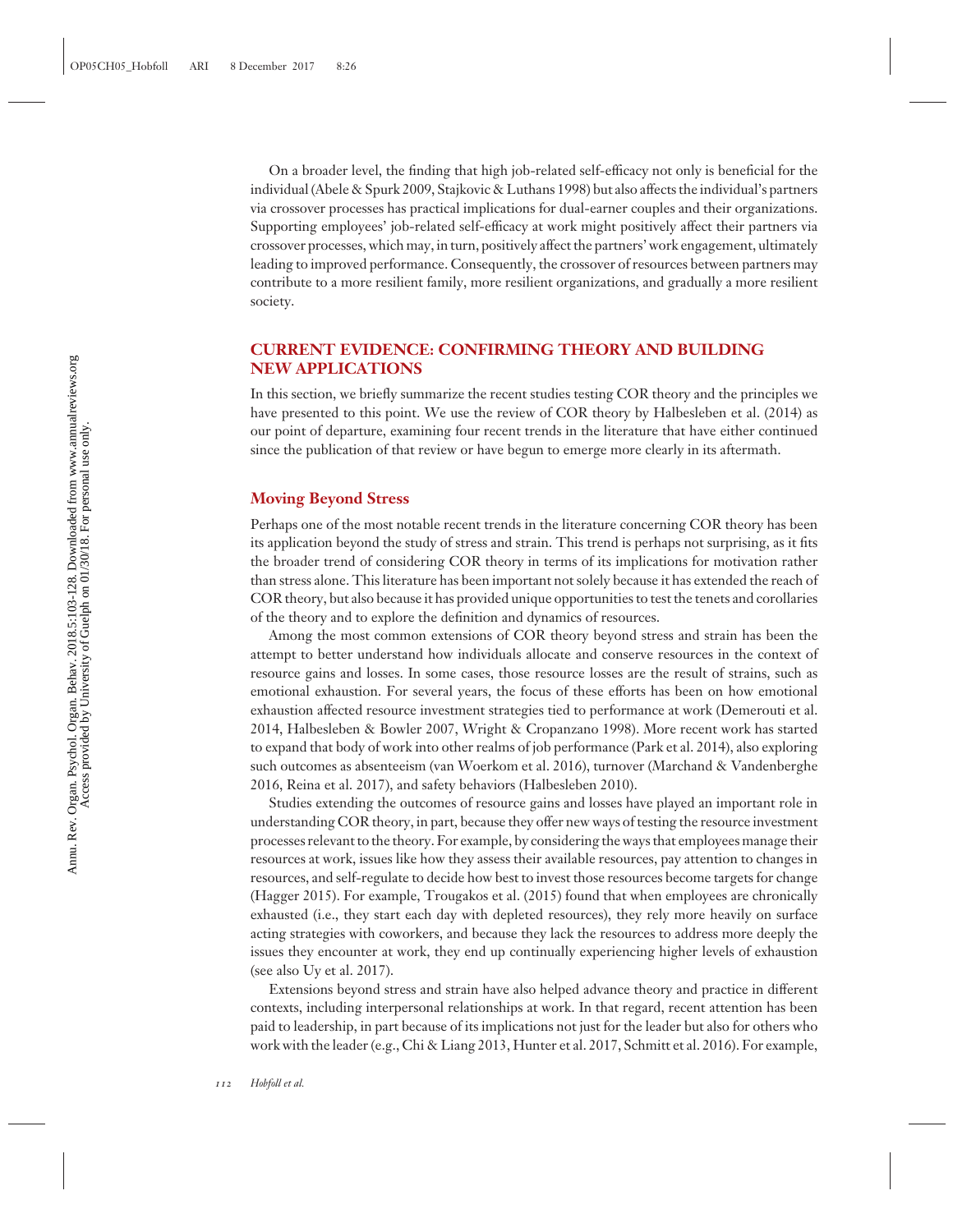Lam et al. (2017) report the results of two studies that find support for a nuanced response to emotional exhaustion whereby supervisors appear more likely to engage in abusive behavior toward subordinates (measured through the subordinates' evaluations of abusive supervisor behavior) when the supervisor is experiencing exhaustion, is relatively lower in self-monitoring, and the subordinate is performing lower than average. In effect, they argue that holding back the impulse to respond abusively to an underperforming employee requires self-regulatory resources (cf., DeWall et al. 2007, Stucke & Baumeister 2006).

Extending this line of thinking offers some interesting further insights into the relationships between leadership and employee performance. First, supervisors can respond in any number of ways to poor subordinate performance. One would hope that supervisors would invest resources to help improve the performance of their subordinates, with the understanding that the performance of the employees may play a role in the overall performance of their functional area, making the supervisors' performance also seem higher (Tepper et al. 2011). However, abusive behavior may represent a withholding of resources from subordinates; in other words, the supervisor may be making an effort not to invest resources that would help improve the subordinates' performance (Walter et al. 2015). Interestingly, other recent work suggests that this inhibits employee performance directly, and it may also dissuade the employees from seeking out meaningful feedback from their supervisors (Moss et al. 2003, Tepper et al. 2006, Whitman et al. 2014). In the end, it becomes apparent just how important a broad understanding of the interplay of resources among individuals becomes, as resource losses in some individuals can end up triggering resource losses in those around them (Debus & Unger 2017, Huang et al. 2016, Lavner & Clark 2017, Li et al. 2016, Wheeler et al. 2013).

Lam et al.'s (2017) work emphasizes that the approach taken depends upon factors such as the performance of the subordinate as well as the resources available to the supervisor (see also Byrne et al. 2014). This adds to an emerging line of literature consistent with the COR principle that employees become more defensive in their resource investment strategies as they lose resources (Halbesleben & Bowler 2007; Halbesleben & Wheeler 2011, 2015), particularly because it hints at the limits associated with this principle. Specifically, applying the principle of self-regulation, they address questions about how "strategically defensive" one can be, given that consideration of the best use of dwindling resources requires an investment of resources itself.

# **Conceptualization and Measurement of Resources**

The previous discussion naturally leads to the next significant trend in the recent COR literature, which has focused on defining more clearly what resources are. As noted earlier, a challenge with resources (and stress) is that they take on a very individualized meaning, and therefore at times they can be difficult to define. On the one hand, broad definitions of resources are useful because they accommodate a wide range of individualized experience; on the other hand, too broad a definition opens the possibility of scholars defining nearly anything and everything as a resource to suit their research questions, making theory testing nearly impossible. Hobfoll (1988, 1998) actually was clear on these issues. He posited that personal, material, energy and condition resources of interest were those that were central to survival or major goal attainment, and common across large groups of individuals. He further clarified that how resources operated depended on the ecological context, such that in one context a resource might be salient and positive and in another might be salient but negative. Hence, Hobfoll opened a dialogue that demanded that COR theory had to be viewed in context, and that it would be best used when integrated with more particular theories that developed on the micro level of a given resource or set of resources in a given context.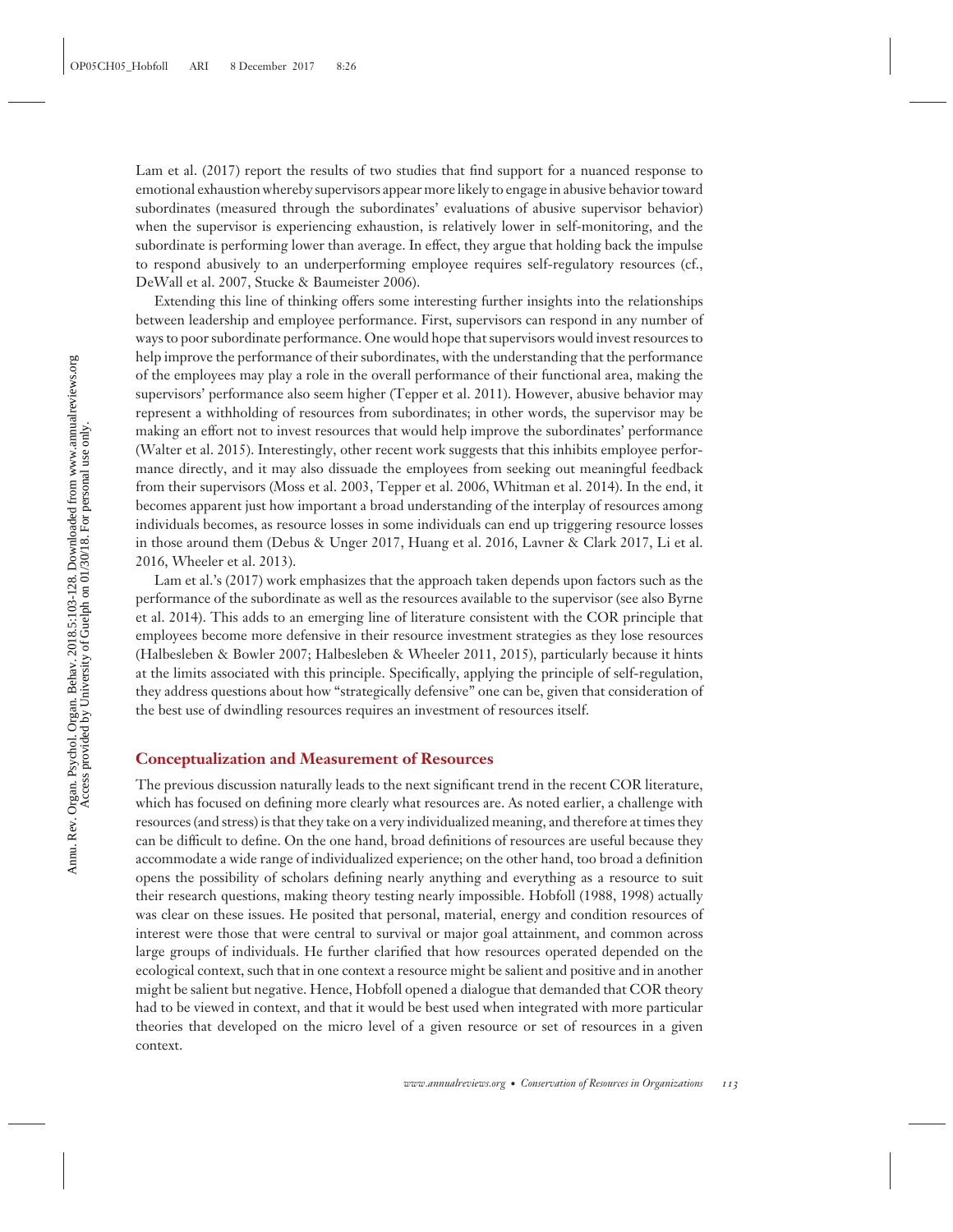In their review of COR theory, Halbesleben et al. (2014) attempted to clarify the nature of resources by defining them in terms of supporting goal achievement. Such a perspective is useful, particularly when trying to understand how constructs commonly conceived as resources may, under the right circumstances, not be considered as such. For example, Russell et al. (2017) recently found that conscientiousness, which is typically considered a resource, may lead individuals to utilize other resources in ways that are not necessarily beneficial. In their example, conscientious people depleted their affective well-being more readily than less conscientious counterparts as a result of email interruptions throughout the workday. In other words, conscientiousness typically is seen as a resource that helps individuals better manage other resources (see Halbesleben et al. 2009, ten Brummelhuis & Bakker 2012), but in other cases it can lead individuals to divert their attention from broader performance goals.

Such findings are not limited to dispositional, self-regulatory resources. Social support is among the resources that is most often assumed to play a helpful role in addressing demands at work, and much of the evidence supports that assumption (Cohen & Wills 1985, Halbesleben 2006, Kurtessis et al. 2017). Yet mounting evidence suggests that even social support can, at times, not be helpful or even make situations worse (Beehr et al. 2003, 2010; Deelstra et al. 2003). There remains a great deal of work to be done to better understand how we should appropriately define resources; key in the emerging work in this area is the recognition that integration with theories beyond COR theory may help in sorting out those important issues (Bono et al. 2013, Kammeyer-Mueller et al. 2016, Russell et al. 2017).

# **The Role of Time**

Beyond the contribution of other theories, another important element to understand when a resource "acts" like a resource is time. As part of a broader, albeit overdue, trend in the literature (Shipp & Cole 2015), scholars have been increasingly exploring how the dynamics of resources in COR theory depend upon time. The role that time plays in such dynamics can take many forms, ranging from the amount of time over which resources are lost or gained (e.g., acute versus chronic stressors), to the length of recovery periods necessary to regain resources, to the specific timing that a resource becomes available relative to the timing of resource loss. Again, this returns to some of the original ideas of COR theory (Hobfoll 1988), which focused on time and momentum of resource gain and loss processes.

The question of timing within COR theory has been tested on a number of fronts. For example, researchers have increasingly examined how long-lasting the impact of some resources (or their loss) is. For example, Airila et al. (2014) examined two sets of data from Finnish firefighters collected 10 years apart. They found that job resources (e.g., relationships with others and task resources) and personal resources (e.g., self-esteem) were associated with the firefighters' abilities to do their job a full 10 years after the initial data collection. They found that relationship to be fully mediated by work engagement, suggesting that utilizing those resources by investing them into one's work may be key to their long-term impact on work ability. In other words, though we often think about resources as something that can be used up or lost, they may also be replenished over time if they are utilized appropriately.

On the other end of the spectrum, researchers have increasingly explored the impact that resources play in shorter-term settings, such as across days or weeks (Demerouti et al. 2015, Donald et al. 2016, Rodríguez-Muñoz et al. 2017). Within that line of work are studies more closely examining the importance of how individuals spend their time in terms of the resources they gain or lose (Halbesleben et al. 2013, Hunter & Wu 2016, Zacher et al. 2014). COR theorybased recovery research has been thriving for many years now (Niks et al. 2016, Sonnentag &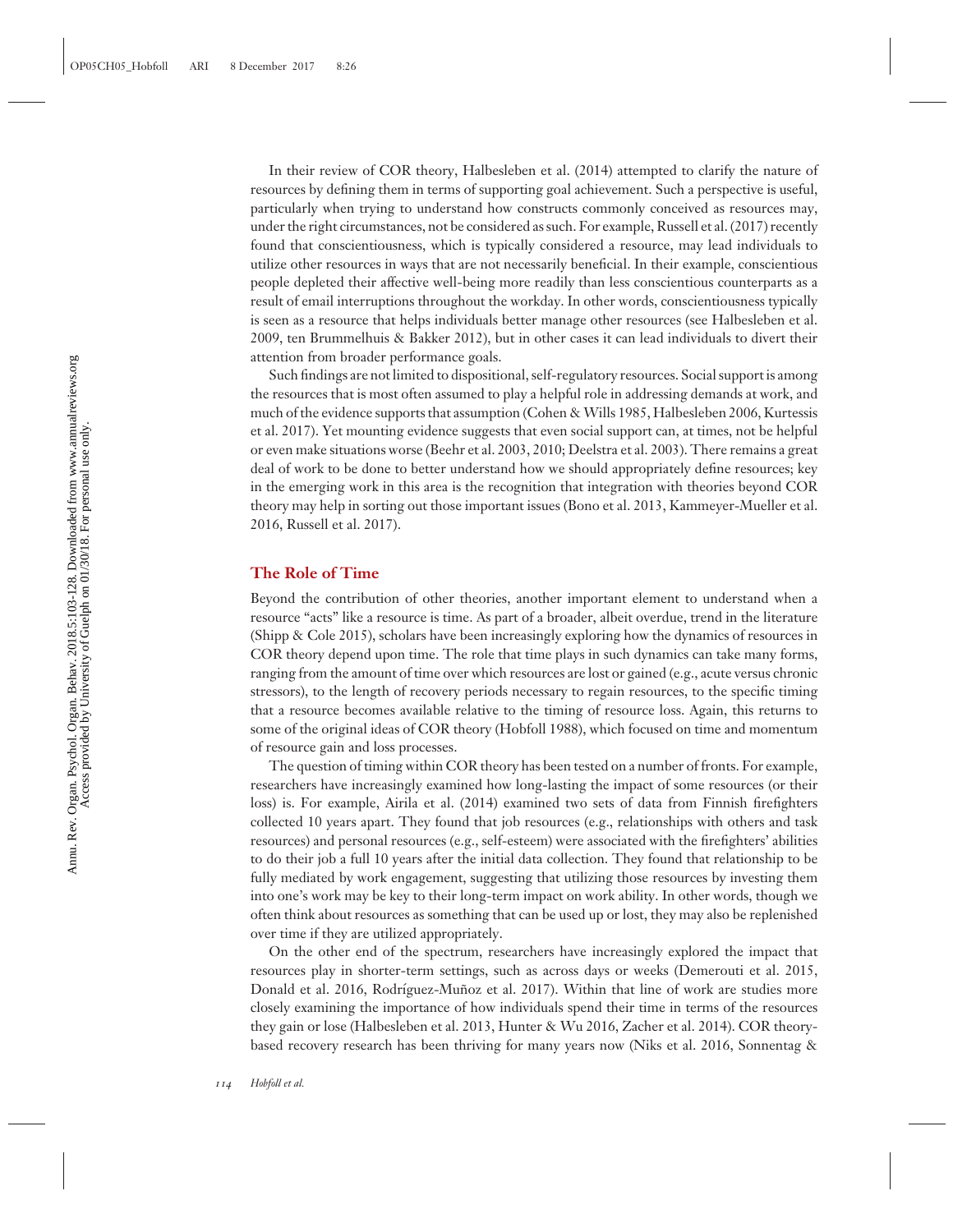Fritz 2015); however, some interesting new innovations related to COR theory are starting to emerge. For example, Trougakos et al. (2014) examined an often warmly anticipated (or deeply dreaded) period in the workday: the lunch break. They found that autonomous control over that period played a very important role in the participants' end-of-day fatigue: When employees can control what happens during their lunch break, they are far more likely to experience lower fatigue.

An important line of research has started to test how different uses of time in study designs can affect the conclusions drawn from those studies. As a recent example, Matthews et al. (2014) examined competing theories regarding the relationship between work-family conflict and subjective well-being, finding that work-family conflict was associated with less favorable well-being in the short term, but this relationship decreased when one considered longer time lags of measurement between the variables. These findings are important, because they suggest that individuals can adapt to stressors over time in ways that might suggest an improved utilization of resources. For example, whereas work-family conflict may initially create a strain on resources, as individuals adjust to those resource losses, the impact that the work-family conflict has on well-being decreases (see also Nohe et al. 2015). Such findings have important implications for our understanding of resource gain and resource loss spirals.

Evidence continues to mount regarding the challenges associated with breaking from resource loss spirals (De Cuyper et al. 2012, Demerouti et al. 2004, Heath et al. 2012), and a better understanding of how individuals break loss spirals may be key to understanding important issues like resilience (Chen et al. 2015, Hobfoll et al. 2015). Furthermore, there remains a great deal of work to be done to separate out the role played by individuals (through individual adaptation or development of other resources; e.g., Kim et al. 2015, van den Heuvel et al. 2013) and the role played by others surrounding them (through support or provision of other resources; e.g., McTernan et al. 2016). These studies will have to carefully consider the role that time plays and account for that role in the study design (see also Ford et al. 2014, Ritter et al. 2016).

# **Building Implications for Practice**

A final trend to explore since Halbesleben et al.'s (2014) review is the greater emphasis on linking COR findings with practice. In many ways, COR research has had a deep relationship with practice from the start, given some of its roots in clinical practice (e.g., understanding responses to traumatic experiences). Therefore, while exploring deeper issues using COR theory, many researchers have also been emphasizing the practical nature of the theory. Particularly valuable have been studies that outline specific resources that seem to be most effective in improving well-being and other aspects of life inside and outside of work.

Kiazad et al. (2014), for example, examined how managing specific aspects of psychological contract breach affects outcomes associated with innovation. They found that programs that were administered during employee socialization periods (e.g., mentoring programs and social events) increased the links employees had with others in the organization. They also found that providing job candidates with realistic information improved the employees' perceptions of personorganization fit. Those links and perceptions of fit were important, because when issues came up in the employment relationship that could be conceived as psychological contract breach, the negative impact of those issues was reduced [see also Bellairs et al. (2014) and Halbesleben et al. (2013), who took a similar approach with regard to how furloughs are implemented in organizations].

In many ways, this trend speaks to the need to clearly conceptualize and operationalize the resources of interest in a study. For example, the value in Kiazad et al.'s (2014) study is that they took the findings of an innovative test of COR theory and conveyed them in ways that are more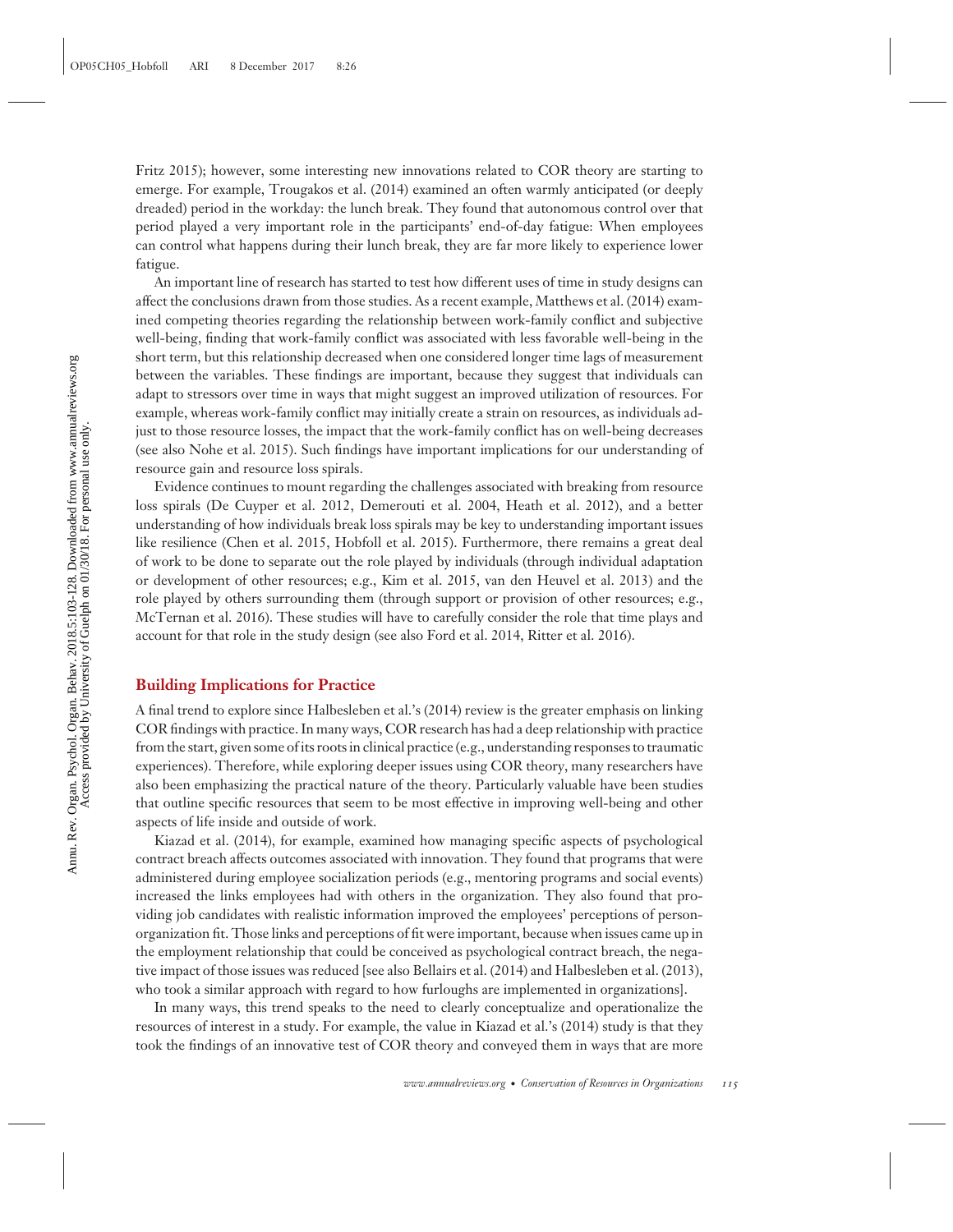amenable to changes in managerial practice. Offering clear evidence that specific programs provide resources that lead to positive outcomes will provide clearer paths to implementing COR-based practices than general prescriptions for "more support" or "more [insert general resource here]" do.

A challenge with this type of research moving forward is understanding how resources interact, particularly because no study can effectively address all of the resources that affect someone within a given environment. This is highlighted in the issues regarding social support mentioned above, where a general proclamation that managers should provide more social support may not hold true given other factors involved (e.g., whether such social support would be seen as threatening the self-esteem of the employee). This issue is particularly important in emerging work regarding work-family support and benefits, and it has inspired a very important and rapidly growing line of research (e.g., Butts et al. 2013). We mention this line of research because it integrates specific organizational practices with broader social forces that may affect the extent to which those practices are seen as resources at all (e.g., Wayne & Casper 2016). For example, in a major intervention study, Hammer et al. (2016) reported positive effects of an invention designed to help provide additional family support from supervisors and more control over when work was performed; however, the work-family climate (the extent to which there was broader support for utilization of work-family resources) played an important role in the extent to which the intervention was successful. Overall, there is increasing evidence that merely providing employees with broad resources related to managing work and family roles simply isn't enough: The environment has to be supportive of utilizing those resources in ways that can help employees satisfy their goals across work and family domains (e.g., Clark et al. 2015, Goh et al. 2015, Mandeville et al. 2016, Rofcanin et al. 2017).

# **CONSERVATION OF RESOURCES THEORY WITHOUT BORDERS: EVIDENCE ACROSS CULTURES**

#### **Principles Across Borders**

Since its inception, COR theory has steadily propagated in the international literature as a fundamental motivational framework for organizational psychology and organizational behavior. Because an exhaustive list of references lies beyond our purpose, we highlight key features that characterize current global research in organizational settings.

At times of challenges to individual identification and shifting patterns of social relationships (Bauman 2000, Toffler & Toffler 2006), global research has found in COR theory a potent tool to address the organizational impact of economic contingencies. More specifically, studies have explored dynamics of resource accumulation in light of COR's basic principles on resource investment and motivation.

Current global research has focused on identifying resources that protect against further loss and subsequent debilitating behaviors at work. At the individual level, findings evidence the functional relationship between health preservation and improved work performance. For instance, in a unique three-wave longitudinal study covering over 16,000 professionals, Toker & Biron (2012) established that regular physical activity protected against job burnout and depression. The resource-restoring value of sleep has also been of increased interest. A telling example is that of Spain, a country that sleeps 30 to 40 minutes less than the European average (Barberia 2015) and where a number of publications highlight the importance of sleep quality for recovery and improved quality of work-life (Moreno-Jimenez et al. 2009; Sanz-Vergel et al. 2010, 2011; Vela-Bueno et al. 2008).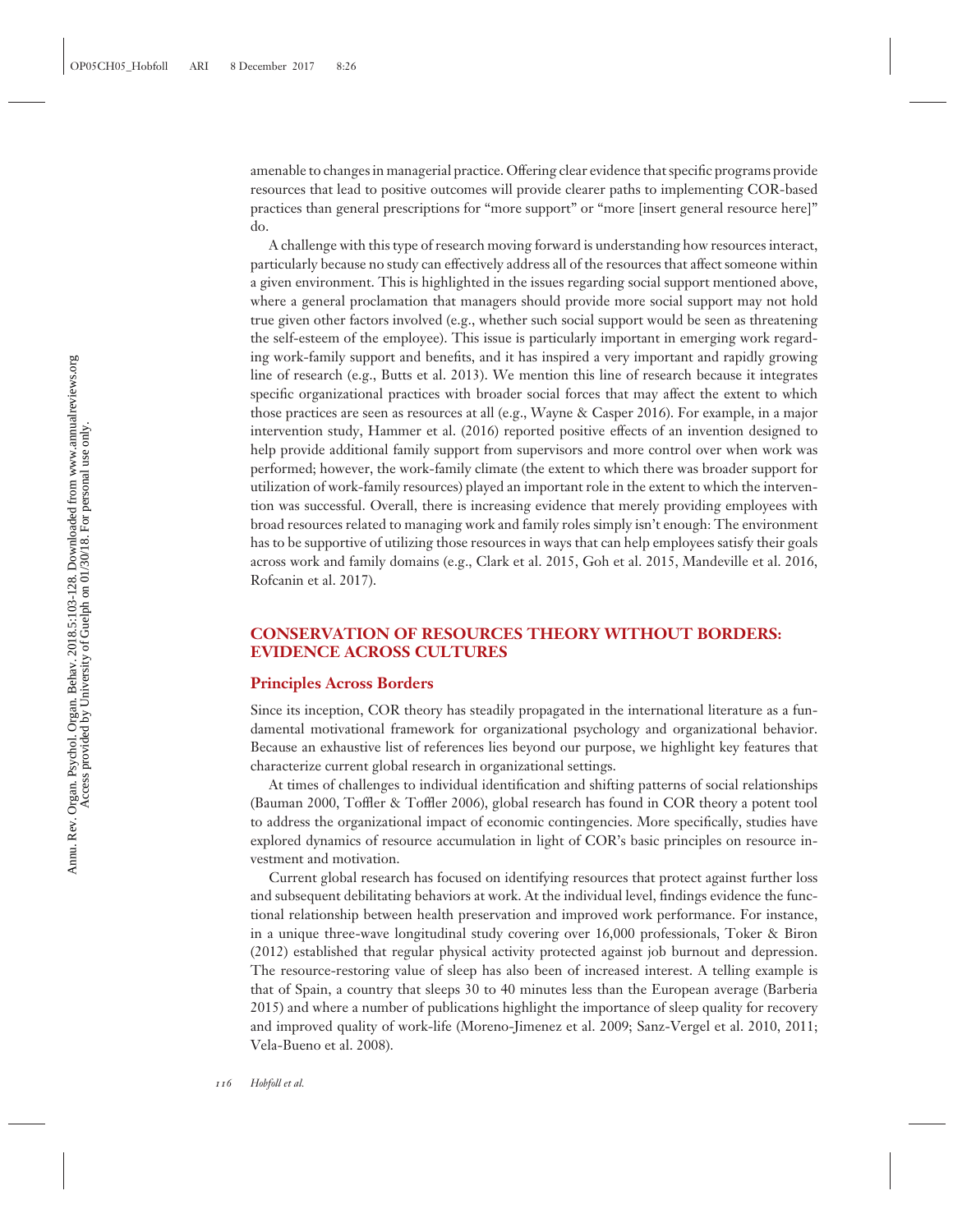At the organizational level, resource investment is put in the perspective of performance and corporate social responsibility. For instance, and contrasting with North American research, international research based on COR theory has often applied the link between resource investment and organization performance to professional sports. At times focused on specific practices (Remlein et al. 2015, Poland), most research stress the beneficial impact of common resource investment initiatives, including injury recovery process (Bianco & Eklund 2001 and Ford & Gordon 1999, Australia), as well as athletes' physical and emotional resource building (Grove & Stoll 1999, Australia; Nicolas et al. 2011, France; Smith 2010, New Zealand).

An organizational focus on resources has also been advocated to the benefit of greater social cohesion. Reflecting the transforming value of work in a global society, current international research stresses the organizational challenges posed by blurred boundaries between professional and private spheres of activity. Studies highlight the differential work-family resource investment process and its impact on job performance and satisfaction (Gao et al. 2013, China; Goldfarb & Ben-Zur 2017, Israel; Innstrand et al. 2008 and Langballe et al. 2011, Norway; Jansen et al. 2003 and Liu et al. 2016, China/Hong Kong). In a context of changing psychological contacts, work organizations are increasingly expected to bear their share of social responsibility through supportive policies aimed at resource preservation and enhancement. Findings emphasize the role of such resources as supervisor support with regard to the work-family interface (Au & Ahmed 2016, Malaysia; Siu et al. 2015, China), of organizational justice ( Janssen et al. 2010, China/Hong Kong; Sun & Pan 2008, China), as well as of training and development (Kalshoven & Boon 2012, Netherlands; Sun & Pan 2008, China).

# **Principles Across Cultures**

Hobfoll (1988, 2001, 2012) insists on the need to consider resources within the framework of their cultural context. He suggests that COR investment processes are embedded in a complex network of beliefs and values that give shared meaning and value to resources. Whereas appraisal theory focuses on individual, idiographic perceptions, COR theory emphasizes that the major rules governing how we respond to stress are embedded within shared cultural beliefs, and that individual differences are tertiary. Based on the current literature, we suggest that cultural factors shed light on both theory and empirical findings.

Research views resources differently depending on whether the studies are conducted in individualist or collectivist cultures (Hofstede 2003). In the former, resources are mostly viewed as contributors to individual well-being. For instance, organizational policies are expected to provide better access to training and development while developing fair performance appraisal and compensation systems (Kalshoven & Boon 2012, Netherlands). Also, management of the work-home interface is viewed from the individual perspective of preserving a balance and facilitating the interface between two types of competing pools of resources (Innstrand et al. 2008, Norway). In individualist cultures, findings tend to emphasize the need for preserving individual resources—for example, for preserving physical resources through respite periods (Goldfarb & Ben-Zur 2017, Israel; Fritz & Sonnentag 2006, Germany; Park & Lee 2015, South Korea; Rodríguez-Muñoz et al. 2012, Netherlands) and preserving psychological resources through proper therapy, ranging from theater (Harari 2015, Romania) to mindfulness (Kroon et al. 2015, Netherlands).

In more collectivist cultures, research appears to focus more on group benefits, and it envisions the role and the impact of resources against the backdrop of an integrated whole, with an aim at preserving some social harmony. In collectivist cultures, there is great porosity between the various spheres of social activity, as individuals identify more through networks of interdependence than through self-reference (Triandis 1995). Therefore, the role of resources extends beyond the realm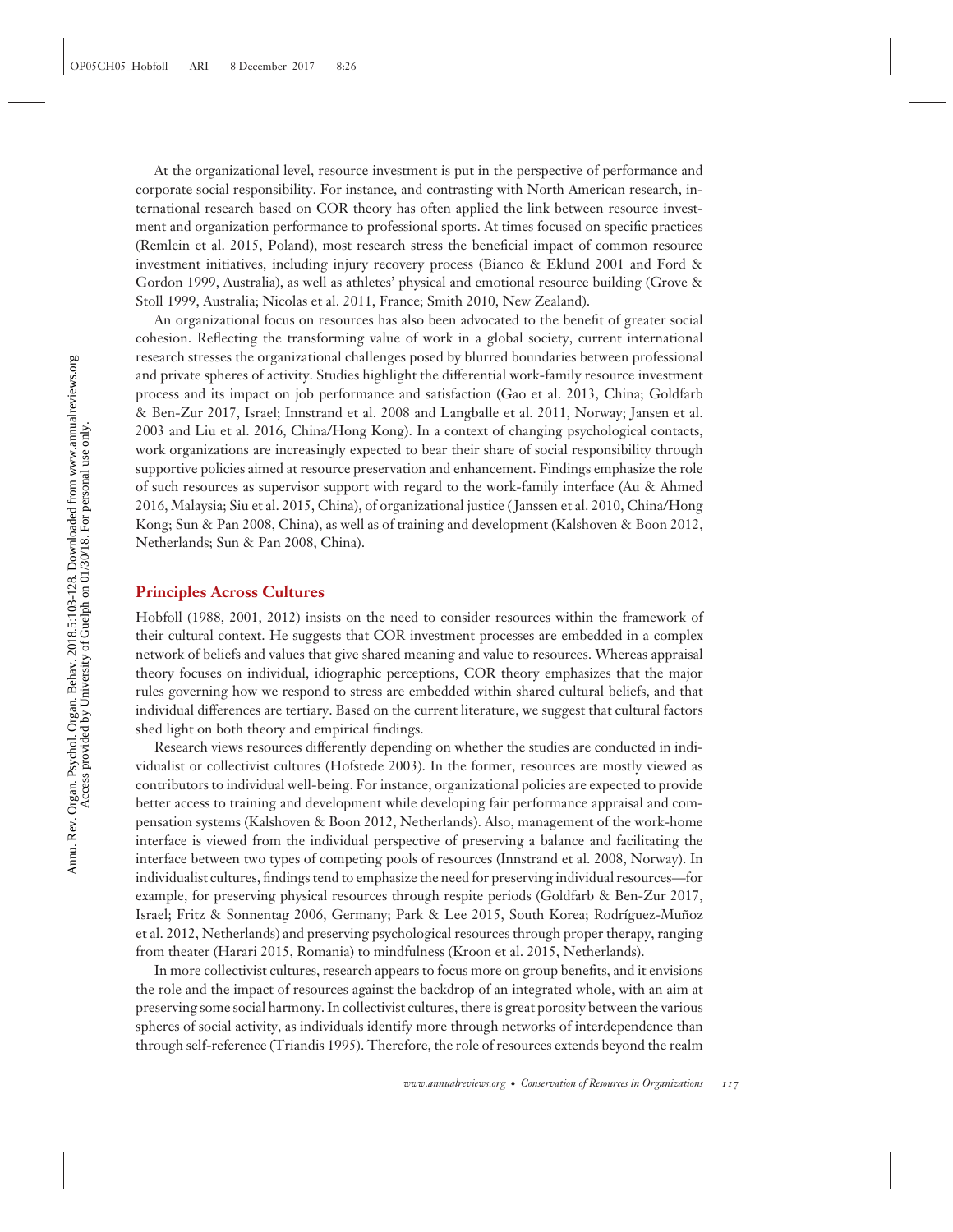of occupational concerns. In Hong Kong, for example, Liu et al. (2016) explored the spillover impact of work-home relationships on partners' marital satisfaction. Their results were notably different from those of a previous study conducted in the Netherlands (van Steenbergen et al. 2014). Contrasting with the Dutch study, the Hong Kong sample displayed no gender gap in work-family enrichment, as manifested by the expression of social support. Although the authors do not suggest this, we propose considering such results as reflective of culturally based differences (i.e., individual versus collectivist values) in the way resources cement marital relationships. Similarly, Sun & Pan (2008) show how workplace attitudes and career paths in China should be understood in light of family obligations. They found older Chinese manufacturing workers to be much more vulnerable to burnout and less able to cope with stress on the job than their Western counterparts.

This integrated two-way relationship is exemplified in Malaysia, another collectivist society, where the role of supervisory support reaches out to promote work-life enrichment among employees (Au & Ahmed 2016). Indeed, the amalgamation of work and nonwork experiences confers to resource preservation the dual nature of an occupational and a public health issue. A telling example is a study conducted in Singapore (Lim et al. 2016) establishing a negative link between financial difficulties, feelings of social exclusion, and depletion of psychological capital among jobseekers on the one hand, and future propensity to remain in the organization and be committed on the other. As the authors aptly commented, "Our study underscores the importance of keeping job seekers energized" (Lim et al. 2016, p. 76).

Within-country research also brings additional light to the relationship between culture and COR theory. Though still relatively few, comparative analyses highlight the presence of micro cultures with regard to the shared value of resources. For instance, a study recently conducted in Israel shows that supervisory support has a positive impact on physical and cognitive vigor among immigrant employees from former USSR countries (predominantly high on the collectivism scale), whereas job control appears a significant determinant of cognitive vigor among native Israelis (Hoppe et al. 2017). This within-country diversity has also been tested combining several cultural dimensions. For instance, in the individualist Swiss culture (Sender et al. 2017), the fear of job loss depended on the level of uncertainty avoidance, but not homogeneously. In the German-speaking part of the country (low on uncertainty avoidance), prospects of downsizing or restructuring related to the fear of losing valued job features. By contrast, in the Swiss French–speaking counties (high on uncertainty avoidance), organizational uncertainty associated more with the threat of job loss. According to the authors, these findings reflect differing valuations, whereby jobs are primarily perceived as quantitative resources that ensure economic security (French-speaking sample) or as qualitative resources that provide skills for performance (German-speaking sample).

Research may not, however, be limited to Hofstede's cultural perspective. Research has, for example, proposed to understand organizational deviance from the perspective of value-based resource investment. In a context of job insecurity, real or perceived, individuals are expected to engage in corrupt acts as a protection against the anticipated onslaught of organizational aggressions. Neveu & Kakavand (2016) thus described corruption as a tool for warding off possible threats to valued personal resources, including sense of mastery and distributive and procedural justice.

#### **Dynamics and Contingencies**

Current global studies testify to a continuing interest in COR's dynamics, especially in relation to the theory's key corollaries and resource-developing conditions. With regard to the resource accumulation process, a series of Chinese investigations analyzed the resource caravan in action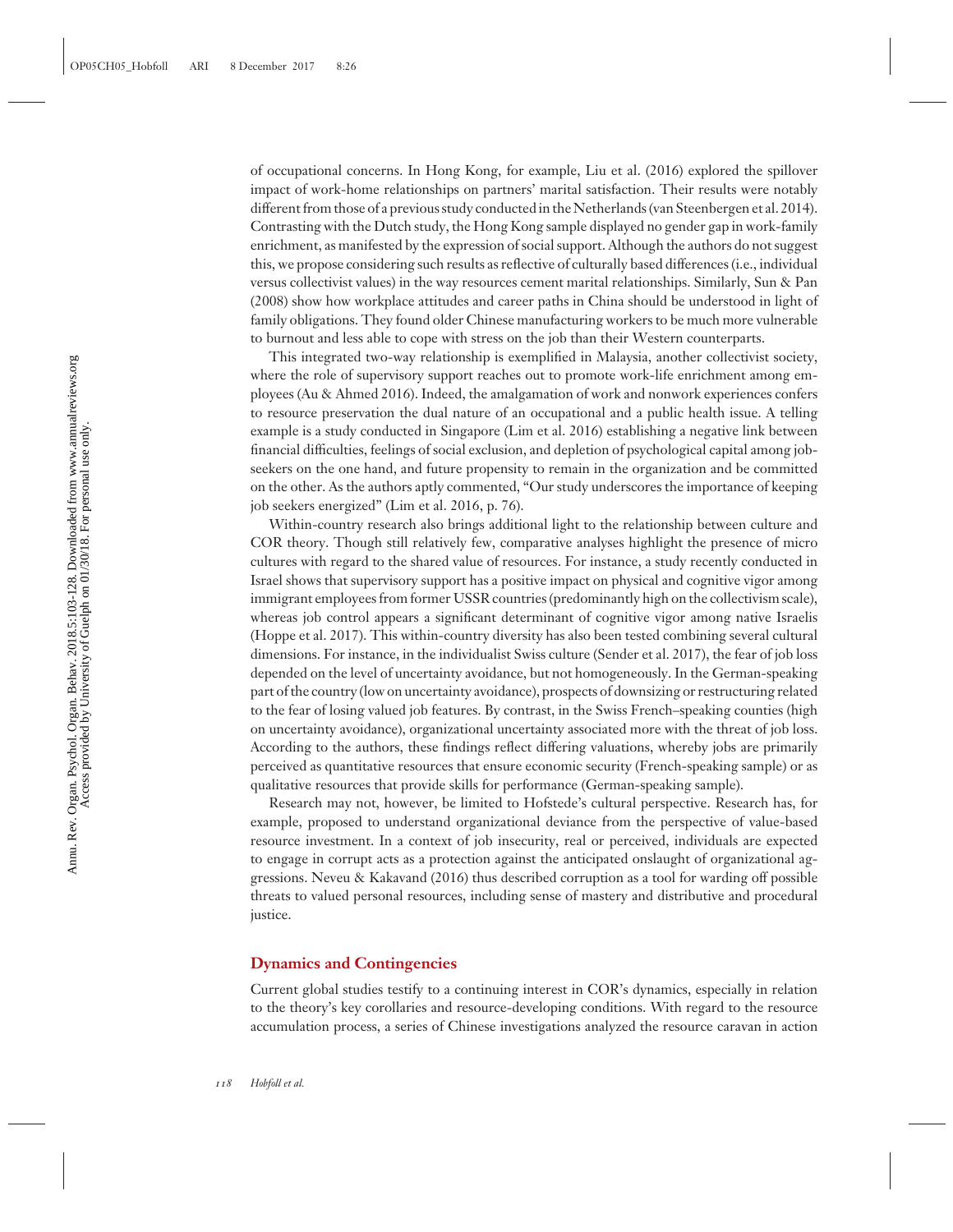under a variety of spiraling scenarios. Specifically, researchers found that the combination of work-family enrichment and partner's support relates positively to spouses' marital satisfaction (Liu et al. 2016). Similarly, preserving psychological capital (e.g., optimism, hope, and resiliency) is associated with increased work-life balance over time (Siu 2013). Conversely, depletion of psychological capital adds to team members' distress vulnerability when confronted with abusive supervision (Li et al. 2016).

Global research also notably contributed to identifying new buffer-type resources. An enrichment to the Dutch-promoted job-demands resources model (Bakker et al. 2014, Demerouti et al. 2001), for instance, validates work ability perception as a personal resource that mediates the positive relationship between job demands and emotional exhaustion among older Italian kindergarten teachers (Viotti et al. 2017). Perceived organizational support of personal strengths, including professional know-how and talent, was identified as a significant buffer against the resource-depleting effect of high workload and high emotional demands in a large sample of Dutch health professionals (van Woerkom et al. 2016). In the context of an Australian hospital, climate of authenticity among health care providers emerged as another type of buffer resource against the strains incurred by emotional labor (Grandey et al. 2012). Similarly, the within-person strategy of selection-optimization-compensation (Freund & Baltes 2002) was found to moderate the link between daily problem-solving demands and daily fatigue of German university personnel (Schmitt et al. 2012).

Interestingly, research shows that buffering can also relate to the impact of valued cultural resources. Hence, Allen et al. (2016) found that job embeddedness, a resource otherwise instrumental for social networking, acts as a buffer against resource loss. The results from a study involving a sample of several hundred Japanese employees surveyed over a 12-month period in various sectors of the economy show that higher job embeddedness mediated turnover probability caused by increasing abusive job supervision, even though such elevated levels of job embeddedness came at the expense of altered physical health.

Investigating resource dynamics has led to a recent broadening interest for COR's passageway effects, whereby resource preservation and resource development processes are contingent on supportive versus undermining environmental conditions. This is in line with Halbesleben et al.'s (2014) call for more investigation on the topic. Economic instability, as reflected by feelings of job insecurity, is thus found to fuel a downward spiral, a negative passageway from lower perceived personal employability to work exhaustion, with a reciprocal impact over time on job insecurity perceptions (De Cuyper et al. 2012, Netherlands). Economic precariousness has indeed been tested in many countries as a fertile negative passageway to a worsening of mental health, including in Peru (De Cuyper et al. 2014), Russia (Shteyn et al. 2003), and Turkey (Unal-Karagüven 2009). In such a crisis-stricken country as Belgium, Elst et al. (2016) show the amplifying effect of perceived (social and tangible) resource deprivation and depletion on the positive relationship between job insecurity and negative health consequences (mental and physical). Conversely, job security is both a personal and a social resource in the context of uncertain economic environments (Höge et al. 2015, Spain and Austria; Sender et al. 2017, Switzerland). Research even highlights work centrality among job seekers as a significant financial, personal, and social resource (Lim et al. 2016, Singapore).

#### **Globalizing Perspectives**

As presented above, most COR-based cross-cultural studies adopt Hofstede's taxonomy and definitions. Following Sender et al. (2017), we propose combining more than one dimension to reflect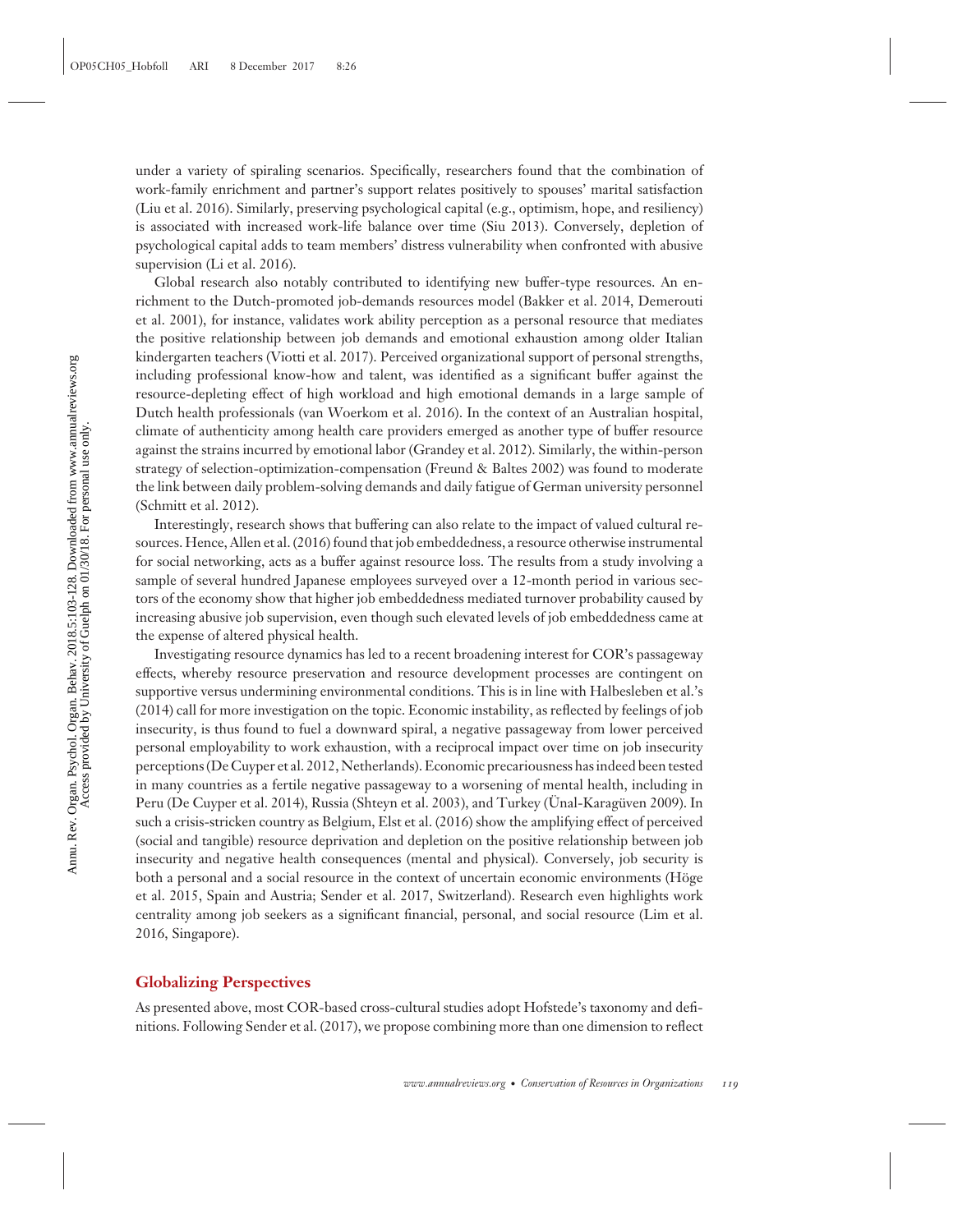the cultural complexities of the resource dynamic process. The study of the interactions between uncertainty avoidance and individualism could thus shed additional light on the conservation process in the context of differing states of national welfare (resource passageways).

For instance, Hoppe et al. (2017) suggest that the differential valuation of resources between Israeli natives and immigrants be considered in light of the individualism/collectivism dimension. According to Hofstede's ranking (Hofstede et al. 2010), (individualist) Israel is high on uncertainty avoidance, just like immigrants from (collectivist) Russia and former Eastern block countries (Ukraine, Bulgaria, Romania). Yet, the only Eastern countries that, like Israel, are high on both individualism and uncertainty (Czech Republic and Hungary) are also the more developed (U. N. Dev. Programme 2014). It could then be hypothesized that resource preservation is motivated differently depending on the pool of resources owned—that is, preventive resource conservation as a strategy to protect accumulated resources (in more resourceful countries) as opposed to reactive preservation when resource accumulation is a short-term reality (in less resourceful countries).

COR-based international research could nevertheless benefit from alternatives to Hofstede's framework. As such, Schwartz's (1994) approach seems a relevant candidate (see also Ng et al. 2007). Fundamentally, COR theory proposes that resources act as motivational vectors grounded in universal, yet hierarchically ordered, values (Halbesleben et al. 2014, Morelli & Cunningham 2012). Much more research could and should be done to examine these cultural factors and how they lay a context for applying COR theory in ecological context.

# **FUTURE DIRECTIONS**

Only a handful of theories in modern psychology have had the capacity to produce such a broad spectrum of specific and testable research directions. A strength of COR theory is that it is potentially falsifiable in part or as a whole, and it has guided research across a broad set of principles and contexts in a manner that facilitates the testing of complex hypotheses. Appraisal-based theories are not, because of course we can always state that any outcome is a matter of idiographic, individual differences that are explained post hoc. Indeed, Hobfoll (1988, 1998) has repeatedly argued that appraisal theory is not a valid scientific set of principles, because its principles cannot be rejected.

COR theory from its outset has suggested that the principles and corollaries of the theory must be nested in the ecology and context of events. Individualistic versus collectivist versus familial cultures will operate under the same rules of conservation, but different resources will be valued, or at least the ranking of those resources will be different.

As we have seen, more recent research has moved beyond the study of stress and trauma to the very nature of the commerce of resources and their utility. One central question that emerges from this is why the principles and corollaries of COR theory have held so well over time. By basing its principles and corollaries on an understanding of the fundamental evolutionary requirement to build, protect, and invest resources for the survival and propagation of humans as a species, COR theory has identified one of the key active agents that define us as humans. Moreover, unlike evolutionary psychology, which relies on post-hoc evaluations, COR theory makes both intuitive and counterintuitive testable predictions. Thirty years ago, when the theory was formulated, there was great doubt that a set of principles could bridge from organizational psychology to trauma psychology, these being on virtually the opposite ends of the stress continuum. However, 30 years of research have clearly proven otherwise.

For the future, the area of greatest need for testing COR theory and for the health of organizations is the application of resource theory to interventions and clinical trials, both randomized and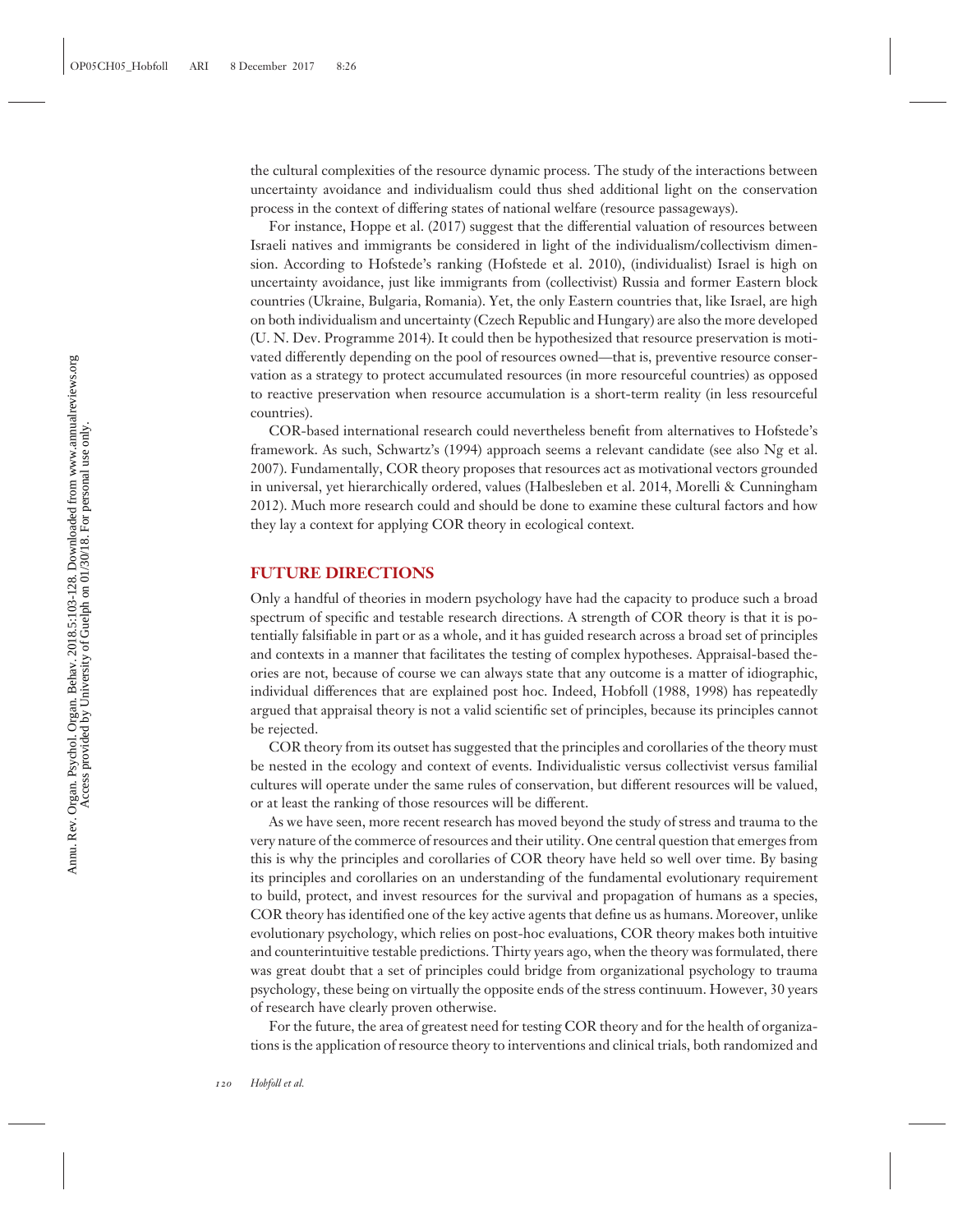more naturalistic. We do not have a good knowledge base for arguing with any certainty that the same naturalistic mechanisms that explain a given system can be seized upon and altered to produce change. In part this is because organizations are still operated more by art than science, but also because we have not conducted studies that support a science-based approach. As in the field of economics, some great theories (e.g., supply side, trickle down, communism) have had highly questionable applications and are certainly not straightforward. Intervention research has enormous potential, and COR theory appears to be one of the foundational theories for organizational psychology to guide such work.

# **DISCLOSURE STATEMENT**

The authors are not aware of any affiliations, memberships, funding, or financial holdings that might be perceived as affecting the objectivity of this review.

# **ACKNOWLEDGMENTS**

The authors would like to acknowledge their many coauthors on their own work. Without these colleagues and students, mentors and mentees, the body of work they have produced would neither have been as good or as complete.

#### **LITERATURE CITED**

- Abele AE, Spurk D. 2009. How do objective and subjective career success interrelate over time? *J. Occup. Organ. Psychol.* 82(4):803–24
- Airila A, Hakanen JJ, Schaufeli WB, Luukkonen R, Punakallio A, Lusa S. 2014. Are job and personal resources associated with work ability 10 years later? The mediating role of work engagement. *Work Stress* 28(1):87– 105
- Allen DG, Peltokorpi V, Rubenstein AL. 2016. When "embedded" means "stuck": moderating effects of job embeddedness in adverse work environments. *J. Appl. Psychol.* 101(12):1670–86
- Aron A, Aron EN. 1986. *Love and the Expansion of Self: Understanding Attraction and Satisfaction*. New York: Hemisphere/Harper & Row
- Aron A, Aron EN, Norman C. 2001. Self-expansion model of motivation and cognition in close relationships and beyond. In *Blackwell Handbook of Social Psychology: Interpersonal Processes*, ed. G Fletcher, M Clark, pp. 478–501. Malden, MA: Blackwell
- Aron A, Aron EN, Tudor M, Nelson G. 1991. Close relationships as including other in the self. *J. Personal. Soc. Psychol.* 60(2):241–53
- Aron A, Mashek D, McLaughlin-Volpe T, Wright S, Lewandowski G, Aron EN. 2005. Including close others in the cognitive structure of the self. In *Interpersonal Cognition*, ed. MW Baldwin, pp. 206–32. New York: Guilford Press
- Au WC, Ahmed PK. 2016. Relationships between superior support, work role stressors and work-life experience. *Pers. Rev.* 45(4):782–803
- Baltes PB. 1997. On the incomplete architecture of human ontogeny: selection, optimization, and compensation as foundation of developmental theory. *Am. Psychol.* 52(4):366–80
- Bakker AB, Demerouti E, Sanz-Vergel I. 2014. Burnout and work engagement: the JD-R approach. *Annu. Rev. Organ. Psychol. Organ. Behav.* 1:389–411
- Bakker AB, Demerouti E, Schaufeli WB. 2005. The crossover of burnout and work engagement among working couples. *Hum. Relat.* 58(5):661–89
- Bakker A, Emmerik H, Euwema M. 2006. Crossover of burnout and engagement in work teams. *Work Occup*. 33(4):464–89
- Bakker AB,Westman M, Emmerik H. 2009. Advancement in crossover theory. *J. Manag. Psychol.* 24(3):206–19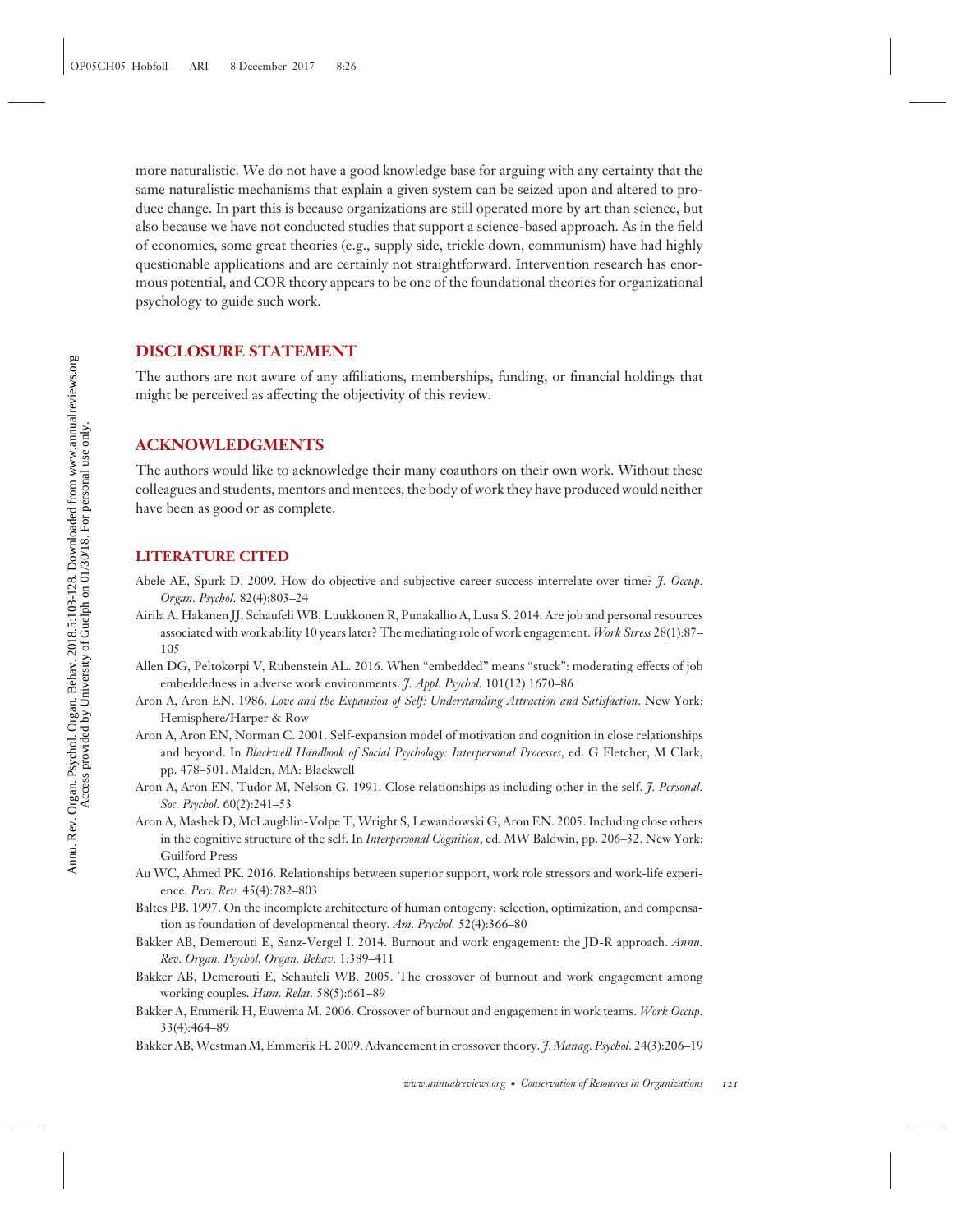- Bakker AB, Xanthopoulou D. 2009. The crossover of daily work engagement: test of an actor- partner interdependence model. *J. Appl. Psychol.* 94(6):1562–71
- Barberia JL. 2015. Spain—A great place to live, a terrible place to work? *El Pais*, Oct. 20. **[http://elpais.](http://elpais.com/elpais/2014/12/17/inenglish/1418816737_691083.html) [com/elpais/2014/12/17/inenglish/1418816737\\_691083.html](http://elpais.com/elpais/2014/12/17/inenglish/1418816737_691083.html)**
- Bauman Z. 2000. *Liquid Modernity*. Cambridge, UK: Polity Press
- Beehr TA, Bowling NA, Bennett MM. 2010. Occupational stress and failures of social support: when helping hurts. *J. Occup. Health Psychol.* 15(1):45–59
- Beehr TA, Farmer SJ, Glazer S, Gudanowski DM, Nair VN. 2003. The enigma of social support and occupational stress: source congruence and gender role effects. *J. Occup. Health Psychol.* 8(3):220–31
- Bellairs T, Halbesleben JR, Leon MR. 2014. A multilevel model of strategic human resource implications of employee furloughs. In *Research in Personnel and Human Resources Management*, Vol. 32, ed. MR Buckley, JR Halbesleben, AR Wheeler, pp. 99–146. Bingley, UK: Emerald Group
- Bianco T, Eklund RC. 2001. Conceptual considerations for social support research in sport and exercise settings: the case of sport injury. *J. Sport Exerc. Psychol.* 23(2):85–107
- Bolger N, DeLongis A, Kessler RC, Wethington E. 1989. The contagion of stress across multiple roles. *J. Marriage Fam.* 51(1):175–83
- Bono JE, Glomb TM, Shen W, Kim E, Koch AJ. 2013. Building positive resources: effects of positive events and positive reflection on work stress and health. *Acad. Manag. J.* 56(6):1601–27
- Breevaart K, Bakker A, Hetland J, Demerouti E, Olsen O, Espevik R. 2014. Daily transactional and transformational leadership and daily employee engagement. *J. Occup. Organ. Psychol.* 87(1):138–57
- Butts MM, Casper WJ, Yang TS. 2013. How important are work-family support policies? A meta-analytic investigation of their effects on employee outcomes. *J. Appl. Psychol.* 98(1):1–25
- Byrne A, Dionisi AM, Barling J, Akers A, Robertson J, et al. 2014. The depleted leader: the influence of leaders' diminished psychological resources on leadership behaviors. *Leadersh. Q.* 25(2):344–57
- Chen S, Westman M, Hobfoll SE. 2015. The commerce and crossover of resources: resource conservation in the service of resilience. *Stress Health* 31(2):95–105
- Chi SCS, Liang SG. 2013. When do subordinates' emotion-regulation strategies matter? Abusive supervision, subordinates' emotional exhaustion, and work withdrawal. *Leadersh. Q.* 24(1):125–37
- Clark MA, Rudolph CW, Zhdanova L, Michel JS, Baltes BB. 2015. Organizational support factors and workfamily outcomes: exploring gender differences. *J. Fam. Issues* 1:1–26
- Cohen S, Wills TA. 1985. Stress, social support, and the buffering hypothesis. *Psychol. Bull.* 98(2):310–57
- De Cuyper N, Mäkikangas A, Kinnunen U, Mauno S, Witte HD. 2012. Cross-lagged associations between perceived external employability, job insecurity, and exhaustion: testing gain and loss spirals according to the conservation of resources theory. *J. Organ. Behav.* 33(6):770–88
- De Cuyper N, Schreurs B, Elst TV, Baillien E, deWitte H. 2014. Exemplification and perceived job insecurity: associations with self-rated performance and emotional exhaustion. *J. Pers. Psychol.* 13(1):1–10
- Debus ME, Unger D. 2017. The interactive effects of dual-earner couples' job insecurity: linking conservation of resources theory with crossover research. *J. Occup. Organ. Psychol.* 90(2):225–47
- Deelstra JT, Peeters MC, Schaufeli WB, Stroebe W, Zijlstra FR, van Doornen LP. 2003. Receiving instrumental support at work: when help is not welcome. *J. Appl. Psychol.* 88(2):324–31
- Demerouti E, Bakker AB, Bulters AJ. 2004. The loss spiral of work pressure, work-home interference and exhaustion: reciprocal relations in a three-wave study. *J. Vocat. Behav.* 64(1):131–49
- Demerouti E, Bakker AB, Halbesleben JR. 2015. Productive and counterproductive job crafting: a daily diary study. *J. Occup. Health Psychol.* 20(4):457–69
- Demerouti E, Bakker AB, Leiter M. 2014. Burnout and job performance: the moderating role of selection, optimization, and compensation strategies. *J. Occup. Health Psychol.* 19(1):96–107
- Demerouti E, Bakker AB, Nachreiner F, Schaufeli WB. 2001. The Job Demands-Resources model of burnout. *J. Appl. Psychol.* 86(3):499–512
- Demerouti E, Bakker AB, Schaufeli WB. 2005. Spillover and crossover of exhaustion and life satisfaction among dual-earner parents. *J. Vocat. Behav.* 67(2):266–89
- DeWall CN, Baumeister RF, Stillman TF, Gailliot MT. 2007. Violence restrained: effects of self-regulation and its depletion on aggression. *J. Exp. Soc. Psychol.* 43(1):62–76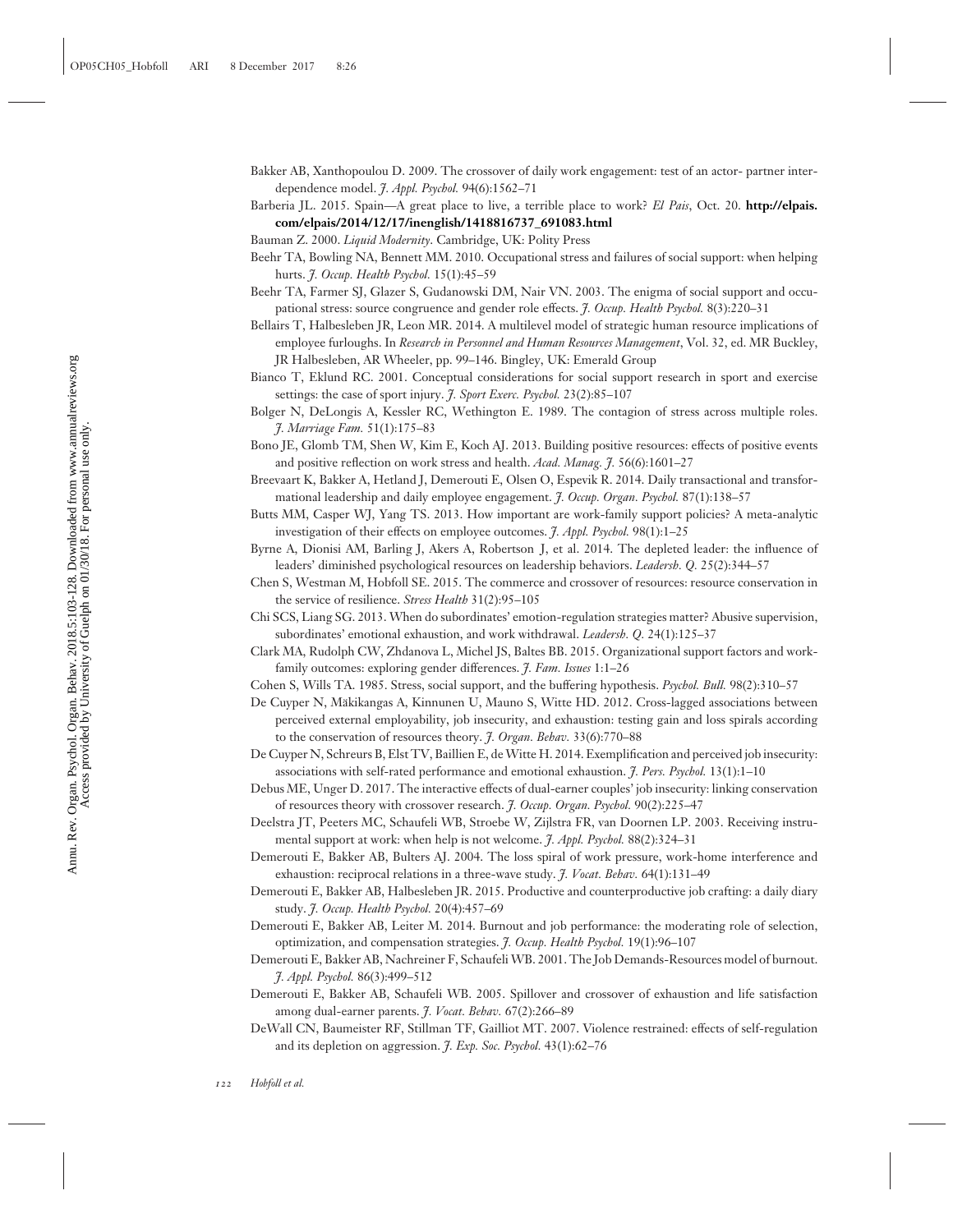- Donald JN, Atkins PW, Parker PD, Christie AM, Ryan RM. 2016. Daily stress and the benefits of mindfulness: examining the daily and longitudinal relations between present-moment awareness and stress responses. *J. Res. Personal.* 65:30–37
- Elst TV, Naswall K, Bernhard-Oettel C, deWitte H, Sverke M. 2016. The effect of job insecurity on employee ¨ health complaints: a within-person analysis of the explanatory role of threats to the manifest and latent benefits of work. *J. Occup. Health Psychol.* 21(1):65–76
- Ford IW, Gordon S. 1999. Coping with sport injury: resources loss and the role of social support. *J. Pers. Interpers. Loss* 4(3):243–56
- Ford MT, Matthews RA, Wooldridge JD, Mishra V, Kakar UM, Strahan SR. 2014. How do occupational stressor-strain effects vary with time? A review and meta-analysis of the relevance of time lags in longitudinal studies. *Work Stress* 28(1):9–30
- Fredrickson BL. 2001. The role of positive emotions in positive psychology: the broaden-and-build theory of positive emotions. *Am. Psychol.* 56:218–26
- Freund AM, Baltes PB. 2002. Life-management strategies of selection, optimization, and compensation: measurement by self-report and construct validity. *J. Personal. Soc. Psychol.* 82(4):642–62
- Fritz C, Sonnentag S. 2006. Recovery, well-being, and performance-related outcomes: the role of workload and vacation experiences. *J. Appl. Psychol.* 91(4):936–45
- Gao Y, Shi J, Niu Q, Wang L. 2013. Work-family conflict and job satisfaction: emotional intelligence as a moderator. *Stress Health* 29(3):222–28
- Gerstner CR, Day D. 1997. Meta-analytic review of leader-member exchange theory: correlates and construct issues. *J. Appl. Psychol.* 82(6):827–44
- Goh Z, Ilies R, Wilson KS. 2015. Supportive supervisors improve employees' daily lives: the role supervisors play in the impact of daily workload on life satisfaction via work-family conflict. *J. Vocat. Behav.* 89:65–73
- Goldfarb R, Ben-Zur H. 2017. Resource loss and gain following military reserve duty in Israel: an assessment of conservation of resources (COR) theory. *Int. J. Stress Manag.* 24(2):135–55
- Graen GB, Uhl-Bien M. 1995. Relationship-based approach to leadership: development of leader−member exchange (LMX) theory of leadership over 25 years: applying a multi-level multi-domain perspective. *Leadersh. Q.* 6(2):219–47
- Grandey A, Foo SC, Groth M, Goodwin RE. 2012. Free to be you and me: A climate of authenticity alleviates burnout from emotional labor. *J. Occup. Health Psychol.* 17(1):1–14
- Grove JR, Stoll O. 1999. Performance slumps in sports: personal resources and perceived stress. *J. Pers. Interpers. Loss* 4(3):203–14
- Guterman D, Lehman-Willenbrocck N, Boer D, Born M, Voel S. 2017. How leaders affect followers' work engagement and performance: integrating leader-member exchange and crossover theory. *Br. J. Manag.* 28(2):1–16
- Hagger MS. 2015. Conservation of resources theory and the "strength" model of self-control: conceptual overlap and commonalities. *Stress Health* 31(2):89–94
- Halbesleben JR. 2006. Sources of social support and burnout: a meta-analytic test of the conservation of resources model. *J. Appl. Psychol.* 91(5):1134–45
- Halbesleben JR. 2010. The role of exhaustion and workarounds in predicting occupational injuries: a crosslagged panel study of health care professionals. *J. Occup. Health Psychol.* 15(1):1–16
- Halbesleben JR, Bowler WM. 2007. Emotional exhaustion and job performance: the mediating role of motivation. *J. Appl. Psychol.* 92(1):93–106
- Halbesleben JR, Harvey J, BolinoMC. 2009. Too engaged? A conservation of resources view of the relationship between work engagement and work interference with family. *J. Appl. Psychol.* 94(6):1452–65
- Halbesleben JR, Neveu JP, Paustian-Underdahl SC,Westman M. 2014. Getting to the "COR": understanding the role of resources in conservation of resources theory. *J. Manag.* 40(5):1334–64
- Halbesleben JR, Wheeler AR. 2011. I owe you one: coworker reciprocity as a moderator of the day-level exhaustion-performance relationship. *J. Organ. Behav.* 32(4):608–26
- Halbesleben JR,Wheeler AR. 2015. To invest or not? The role of coworker support and trust in daily reciprocal gain spirals of helping behavior. *J. Manag.* 41(6):1628–50
- Halbesleben JR, Wheeler AR, Paustian-Underdahl SC. 2013. The impact of furloughs on emotional exhaustion, self-rated performance, and recovery experiences. *J. Appl. Psychol.* 98(3):492–503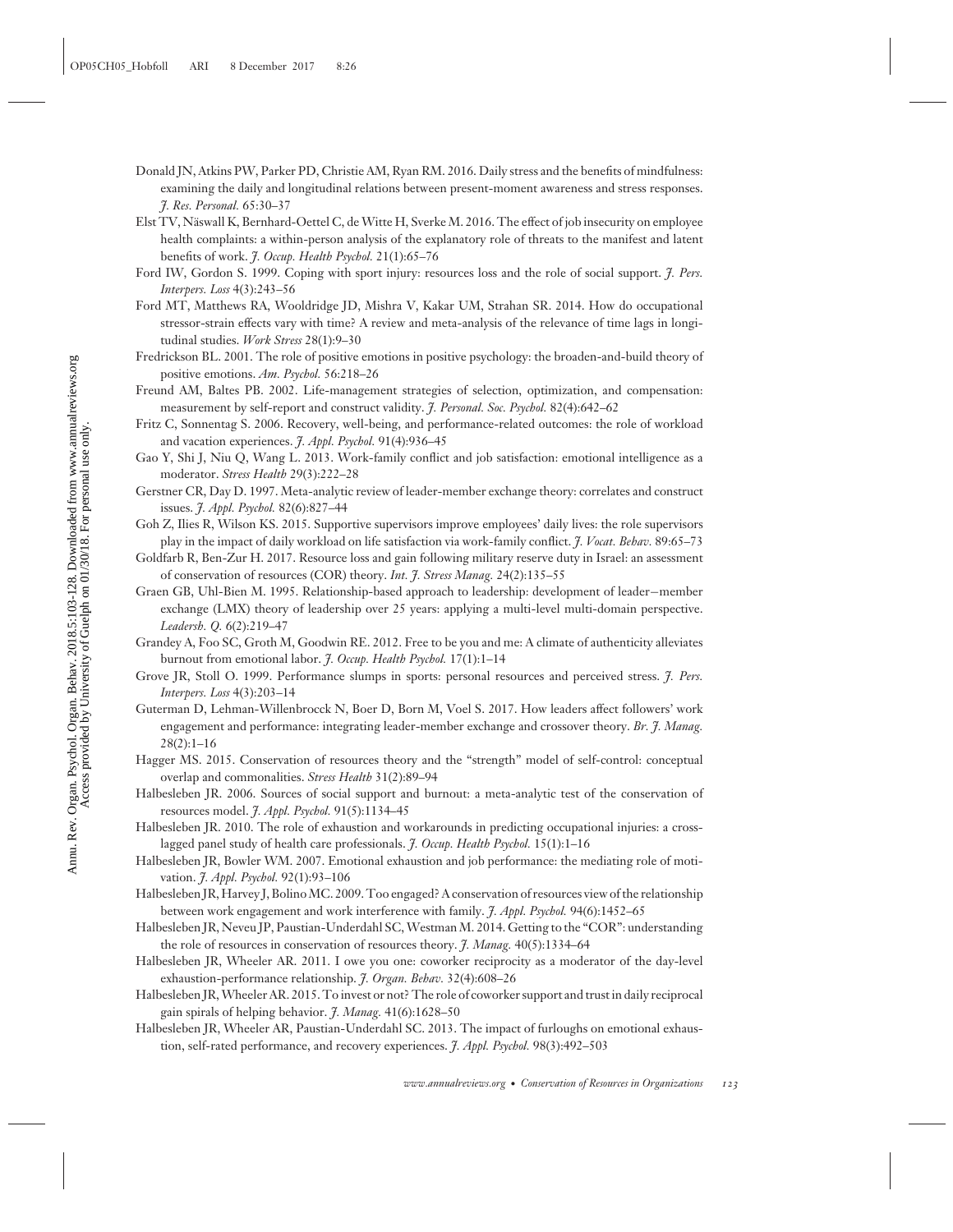- Hammer L, Johnson RC, Crain TL, Bodner T, Kossek EE, et al. 2016. Intervention effects on safety compliance and citizenship behaviors. *J. Appl. Psychol.* 101(2):190–208
- Harari MD. 2015. "To be on stage means to be alive": theatre work with undergraduates as a promoter of students' health. *Procedia Soc. Behav. Sci.* 209:161–66
- Heath NM, Hall BJ, Russ EU, Canetti D, Hobfoll SE. 2012. Reciprocal relationships between resource loss and psychological distress following exposure to political violence: an empirical investigation of COR theory's loss spirals. *Anxiety Stress Coping* 25(6):679–95
- Hobfoll SE. 1988. *The Ecology of Stress*. Washington, DC: Hemisphere
- Hobfoll SE. 1989. Conservation of resources: a new attempt at conceptualizing stress. *Am. Psychol.* 44(3):513– 24
- Hobfoll SE. 1998. *Stress, Culture, and Community: The Psychology and Philosophy of Stress*. New York: Plenum
- Hobfoll SE. 2001. The influence of culture, community, and the nested-self in the stress process: advancing conservation of resources theory. *Appl. Psychol.: Int. Rev.* 50(3):337–70
- Hobfoll SE. 2002. Social and psychological resources and adaptation. *Rev. Gen. Psychol.* 6(4):307–24
- Hobfoll SE. 2011a. Conservation of resource caravans and engaged settings. *J. Occup. Organ. Psychol.* 84:116–22
- Hobfoll SE. 2011b. Conservation of resources theory: its implication for stress, health, and resilience. In *The*
- *Oxford Handbook of Stress, Health, and Coping*, ed. S Folkman, pp. 127–47. New York: Oxford Univ. Press
- Hobfoll SE. 2012. Conservation of resources and disaster in cultural context: the caravans and passageways for resources. *Psychiatry: Interpers. Biol. Process.* 75(3):227–32
- Hobfoll SE, Stevens NR, Zalta AK. 2015. Expanding the science of resilience: conserving resources in the aid of adaptation. *Psychol. Inq.* 26(2):174–80
- Hofstede G. 2003. *Culture's Consequences: Comparing Values, Behaviors, Institutions, and Organizations Across Nations*. Thousand Oaks, CA: Sage
- Hofstede G, Hofstede GJ, Minkov M. 2010. *Cultures and Organizations: Software of the Mind*. New York: McGraw-Hill. 3rd ed.
- Höge T, Sora B, Weber WG, Peiró JM, Caballer AM. 2015. Job insecurity, worries about the future, and somatic complaints in two economic and cultural contexts: a study in Spain and Austria. *Int. J. Stress Manag.* 22(3):223–42
- Hoppe A, Toker S, Schachler V, Ziegler M. 2017. The effect of change in supervisor support and job control on change in vigor: differential relationships for immigrant and native employees in Israel. *J. Organ. Behav.* 38(3):391–414
- Huang J, Wang Y, Wu G, You X. 2016. Crossover of burnout from leaders to followers: a longitudinal study. *Eur. J. Work Organ. Psychol.* 25(6):849–61
- Hunter EM, Wu C. 2016. Give me a better break: choosing workday break activities to maximize resource recovery. *J. Appl. Psychol.* 101(2):302–11
- Hunter ST, Cushenbery LD, Jayne B. 2017. Why dual leaders will drive innovation: resolving the exploration and exploitation dilemma with a conservation of resources solution. *J. Organ. Behav.* 38:1183–95
- Innstrand ST, Langballe EM, Espnes GA, Falkum E, Aasland OG. 2008. Positive and negative work-family interaction and burnout: a longitudinal study of reciprocal relations. *Work Stress* 22(1):1–15
- Jansen NWH, Kant I, Kristensen TS, Nijhuis FJN. 2003. Antecedents and consequences of work-family conflict: a prospective cohort study. *J. Occup. Environ. Med.* 45(5):479–91
- Janssen O, Lam CK, Huang X. 2010. Emotional exhaustion and job performance: the moderating roles of distributive justice and positive affect. *J. Organ. Behav.* 31(6):787–809
- Kalshoven K, Boon CT. 2012. Ethical leadership, employee well-being, and helping. *J. Pers. Psychol.* 11(1):60– 68
- Kammeyer-Mueller JD, Simon LS, Judge TA. 2016. A head start or a step behind? Understanding how dispositional and motivational resources influence emotional exhaustion. *J. Manag.* 42(3):561–81
- Kiazad K, Seibert SE, Kraimer ML. 2014. Psychological contract breach and employee innovation: a conservation of resources perspective. *J. Occup. Organ. Psychol.* 87(3):535–56
- Kim SD, Hollensbe EC, Schwoerer CE, Halbesleben JR. 2015. Dynamics of a wellness program: a conservation of resources perspective. *J. Occup. Health Psychol.* 20(1):62–71
- Kroon B, Menting C, van Woerkom M. 2015. Why mindfulness sustains performance: the role of personal and job resources. *Ind. Organ. Psychol.* 8(4):638–42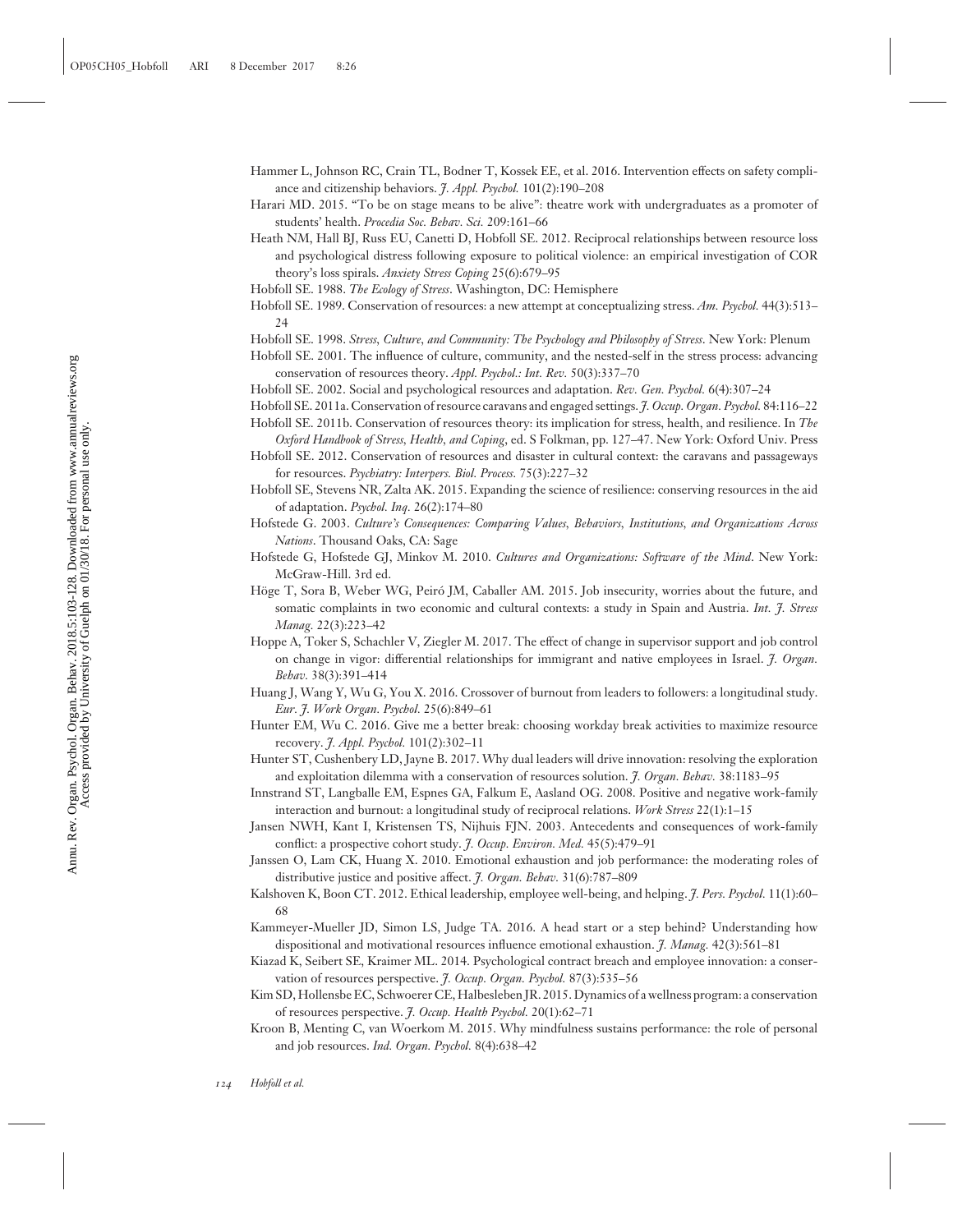- Krulak CC. 1999. The strategic corporal: leadership in the Three Block War. *Mar. Corps Gaz.* 83(1). **<https://www.mca-marines.org/gazette/1999/01/strategic-corporal-leadership-three-block-war>**
- Kurtessis JN, Eisenberger R, Ford MT, Buffardi LC, Stewart KA, Adis CS. 2017. Perceived organizational support: a meta-analytic evaluation of organizational support theory. *J. Manag.* 43(6):1854–84
- Lam CK, Walter F, Huang X. 2017. Supervisors' emotional exhaustion and abusive supervision: the moderating roles of perceived subordinate performance and supervisor self-monitoring. *J. Organ. Behav.* 38:1151–66
- Langballe EM, Innstrand ST, Aasland OG, Falkum E. 2011. The predictive value of individual factors, workrelated factors, and work-home interaction on burnout in female and male physicians: a longitudinal study. *Stress Health* 27(1):73–87
- Lavner JA, Clark MA. 2017.Workload and marital satisfaction over time: testing lagged spillover and crossover effects during the newlywed years. *J. Vocat. Behav.* 101:67–76
- Lazarus RS, Folkman S. 1984. *Stress, Appraisal, and Coping*. New York: Springer
- Li Y, Wang Z, Yang LQ, Liu S. 2016. The crossover of psychological distress from leader to subordinates in teams: the role of abusive supervision, psychological capital, and team performance. *J. Occup. Health Psychol.* 21(2):142–53
- Lim VKG, Chen D, Aw SS, Tan M. 2016. Unemployed and exhausted: job-search fatigue and reemployment quality. *J. Vocat. Behav.* 92:68–78
- Liu H, Ngo HY, Cheung FM. 2016.Work-family enrichment and marital satisfaction among Chinese couples: a crossover-spillover perspective. *Int. J. Stress Manag.* 23(2):209–31
- Mandeville A, Halbesleben J, Whitman M. 2016. Misalignment and misperception in preferences to utilize family-friendly benefits: implications for benefit utilization and work-family conflict. *Pers. Psychol.* 69(4):895–929
- Marchand C, Vandenberghe C. 2016. Perceived organizational support, emotional exhaustion, and turnover: the moderating role of negative affectivity. *Int. J. Stress Manag.* 23(4):350–75
- Matthews RA, Wayne JH, Ford MT. 2014. A work-family conflict/subjective well-being process model: a test of competing theories of longitudinal effects. *J. Appl. Psychol.* 99(6):1173–87
- McTernan WP, Dollard MF, Tuckey MR, Vandenberg RJ. 2016. Enhanced co-worker social support in isolated work groups and its mitigating role on the work-family conflict-depression loss spiral. *Int. J. Environ. Res. Public Health* 13(4):382
- Morelli NA, Cunningham CJL. 2012. Not all resources are created equal: COR theory, values, and stress. *J. Psychol.* 146(4):393–415
- Moreno-Jimenez B, Mayo M, Sanz-Vergel AI, Geurts S, Rodríguez-Muñoz A, Garrosa E. 2009. Effects of work-family conflict on employee's well-being: the moderating role of recovery strategies. *J. Occup. Health Psychol.* 14(4):427–40
- Moss SE, Valenzi ER, Taggart W. 2003. Are you hiding from your boss? The development of a taxonomy and instrument to assess the feedback management behaviors of good and bad performers. *J. Manag.* 29(4):487–510
- Neff A, Niessen C, Sonnentag S, Unger D. 2013a. Expanding crossover research: the crossover of job-related self-efficacy within couples. *Hum. Relat.* 66(6):803–27
- Neff A, Sonnentag S, Niessen C, Unger D. 2012. What's mine is yours: the crossover of day-specific selfesteem. *J. Vocat. Behav.* 81(3):385–94
- Neff A, Sonnentag S, Niessen C, Unger D. 2013b. The crossover of self-esteem: a longitudinal perspective. *Eur. J. Work Organ. Psychol.* 24(2):197–210
- Neveu JP, Kakavand B. 2016. *Motivated for bad: preserving resources through workplace corruption*. Presented at Annu. Conf. Soc. Ind. Organ. Psychol., 31st, Anaheim, CA
- Ng SI, Lee JA, Soutar GN. 2007. Are Hofstede's and Schwartz's value frameworks congruent? *Int. Mark. Rev.* 24(2):164–80
- Nicolas M, Gaudreau P, Franche V. 2011. Perception of coaching behaviors, coping, and achievement in a sport competition. *J. Sport Exerc. Psychol.* 33(3):460–68
- Niks IM, Gevers JM, De Jonge J, Houtman IL. 2016. The relation between off-job recovery and job resources: person-level differences and day-level dynamics. *Eur. J. Work Organ. Psychol.* 25(2):226–38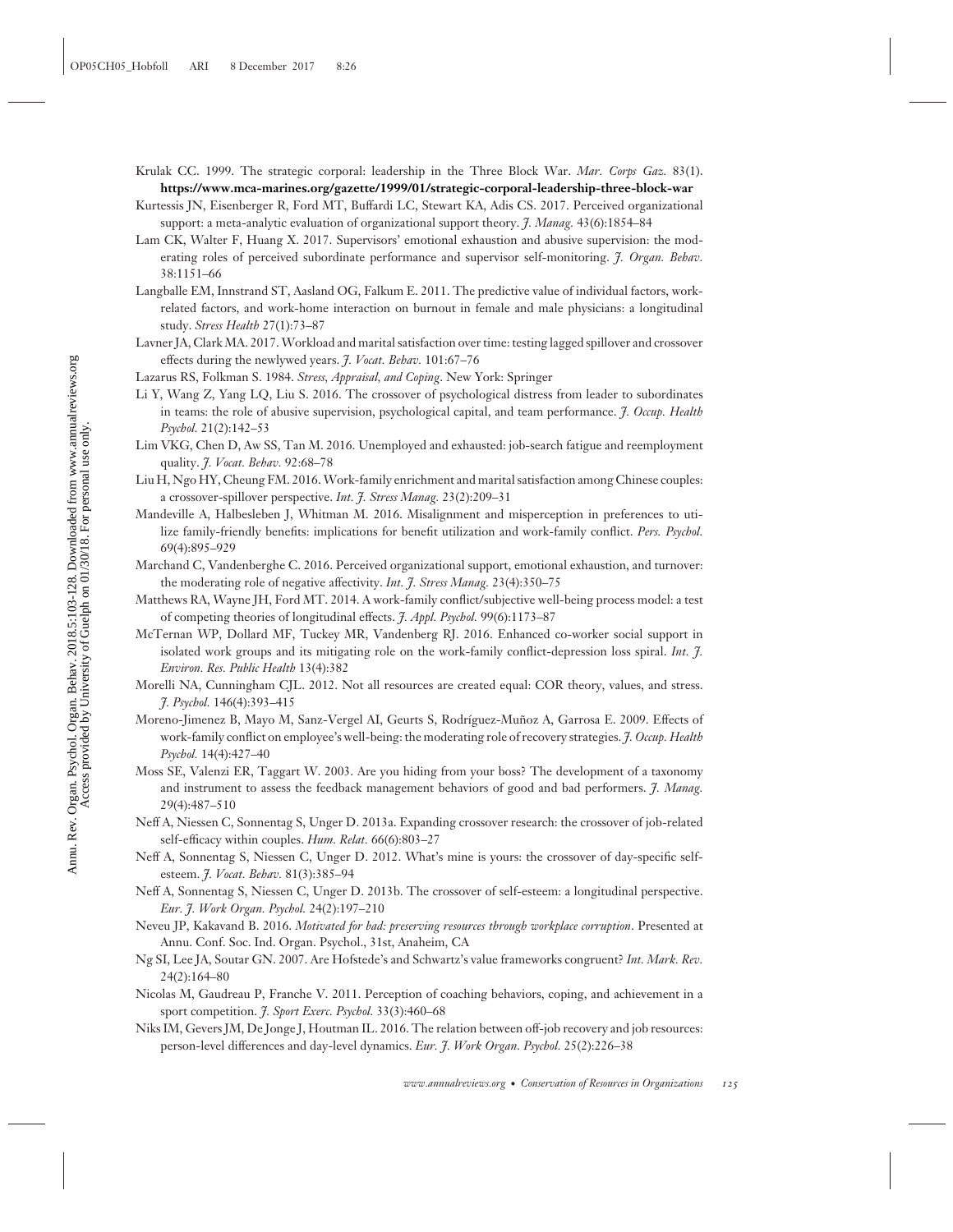- Nohe C, Meier LL, Sonntag K, Michel A. 2015. The chicken or the egg? A meta-analysis of panel studies of the relationship between work-family conflict and strain. *J. Appl. Psychol.* 100(2):522–36
- Park HI, Lee H. 2015. The effects of recovery-related self-efficacy on occupational health among Korean workers. *Int. J. Stress Manag.* 22(4):372–94
- Park HI, O'Rourke E, O'Brien KE. 2014. Extending conservation of resources theory: the interaction between emotional labor and interpersonal influence. *Int. J. Stress Manag.* 21(4):384–405
- Reina CS, Rogers KM, Peterson SJ, Byron K, Hom PW. 2017. Quitting the boss? The role of manager influence tactics and employee emotional engagement in voluntary turnover. *J. Leadersh. Organ. Stud.* In press. **<https://doi.org/10.1177/1548051817709007>**
- RemleinM, Olszanski R, Siermontowski P, Kobos Z, Buczynski J, Buczynski A. 2015. Stress: an underestimated hazard in water sports. *Pol. Hyperb. Res.* 53(4):7–18
- Ritter KJ, Matthews RA, Ford MT, Henderson AA. 2016. Understanding role stressors and job satisfaction over time using adaptation theory. *J. Appl. Psychol.* 101(12):1655–69
- Rodríguez-Muñoz A, Antino M, Sanz-Vergel AI. 2017. Cross-domain consequences of workplace bullying: a multi-source daily diary study. *Work Stress*. In press. **<https://doi.org/10.1080/02678373.2017.1330782>**
- Rodríguez-Muñoz A, Sanz-Vergel AI, Demerouti E, Bakker AB. 2012. Reciprocal relationships between job demands, job resources, and recovery opportunities. *J. Pers. Psychol.* 11(2):86–94
- Rofcanin Y, Las Heras M, Bakker AB. 2017. Family supportive supervisor behaviors and organizational culture: effects on work engagement and performance. *J. Occup. Health Psychol.* 22(2):207–17
- Russell E, Woods SA, Banks AP. 2017. Examining conscientiousness as a key resource in resisting email interruptions: implications for volatile resources and goal achievement. *J. Occup. Organ. Psychol.* 90(3):407– 35
- Sanz-Vergel AI, Demerouti E, Mayo M, Moreno-Jimenez B. 2011. Work-home interaction and psychological strain: the moderating role of sleep quality. *Appl. Psychol.: Int. Rev.* 60(2):210–30
- Sanz-Vergel AI, Demerouti E, Moreno-Jimenez B, Mayo M. 2010. Work-family balance and energy: a daylevel study on recovery conditions. *J. Vocat. Behav.* 76(1):118–30
- Schaufeli WB, Bakker AB. 2004. Job demands, job resources, and their relationship with burnout and engagement: a multi-sample study. *J. Organ. Behav.* 25(3):293–315
- Schmitt A, Den Hartog DN, Belschak FD. 2016. Transformational leadership and proactive work behaviour: a moderated mediation model including work engagement and job strain. *J. Occup. Organ. Psychol.* 89(3):588–610
- Schmitt A, Zacher H, Frese M. 2012. The buffering effect of selection, optimization, and compensation strategy use on the relationship between problem solving demands and occupational well-being: a daily diary study. *J. Occup. Health Psychol.* 17(2):139–49
- Schwartz SH. 1994. Beyond individualism/collectivism: new cultural dimensions of values. In *Individualism and Collectivism: Theory, Method, and Applications*, ed. U Kim, HC Triandis, C Kâğitçibasi, SC Choi, G Yoon, pp. 85–119. Thousand Oaks, CA: Sage
- Seligman MEP, Csikszentmihalyi M. 2000. Positive psychology: an introduction. *Am. Psychol.* 55(1):5–14
- Sender A, Arnold A, Staffelbach B. 2017. Job security as a threatened resource: reactions to job insecurity in culturally distinct regions. *Int. J. Hum. Resour. Manag.* 28(17):2403–29
- Shipp AJ, Cole MS. 2015. Time in individual-level organizational studies: What is it, how is it used, and why isn't it exploited more often? *Annu. Rev. Organ. Psychol. Organ. Behav.* 2:237–60
- Shirom A. 2011. Vigor as a positive affect at work: conceptualizing vigor, its relations with related constructs, and its antecedents and consequences. *Rev. Gen. Psychol.* 15(1):30–64
- Shteyn M, Schumm JA, Vodopianova N, Hobfoll SE, Lilly R. 2003. The impact of the Russian transition on psychosocial resources and psychological distress. *J. Community Psychol.* 31(2):113–27
- Siu OL. 2013. Psychological capital, work well-being, and work-life balance among Chinese employees: a cross-lagged analysis. *J. Pers. Psychol.* 12(4):170–81
- Siu OL, Bakker AB, Brough P, Lu C, Wang H, et al. 2015. A three-wave study of antecedents of work-family enrichment: the role of social resources and affect. *Stress Health* 31(4):306–14
- Smith W. 2010. *Athlete satisfaction and the peak event: adapting the athlete satisfaction questionnaire (ASQ) to a New Zealand setting*. PhD Thesis, Massey Univ., Palmerston North, New Zealand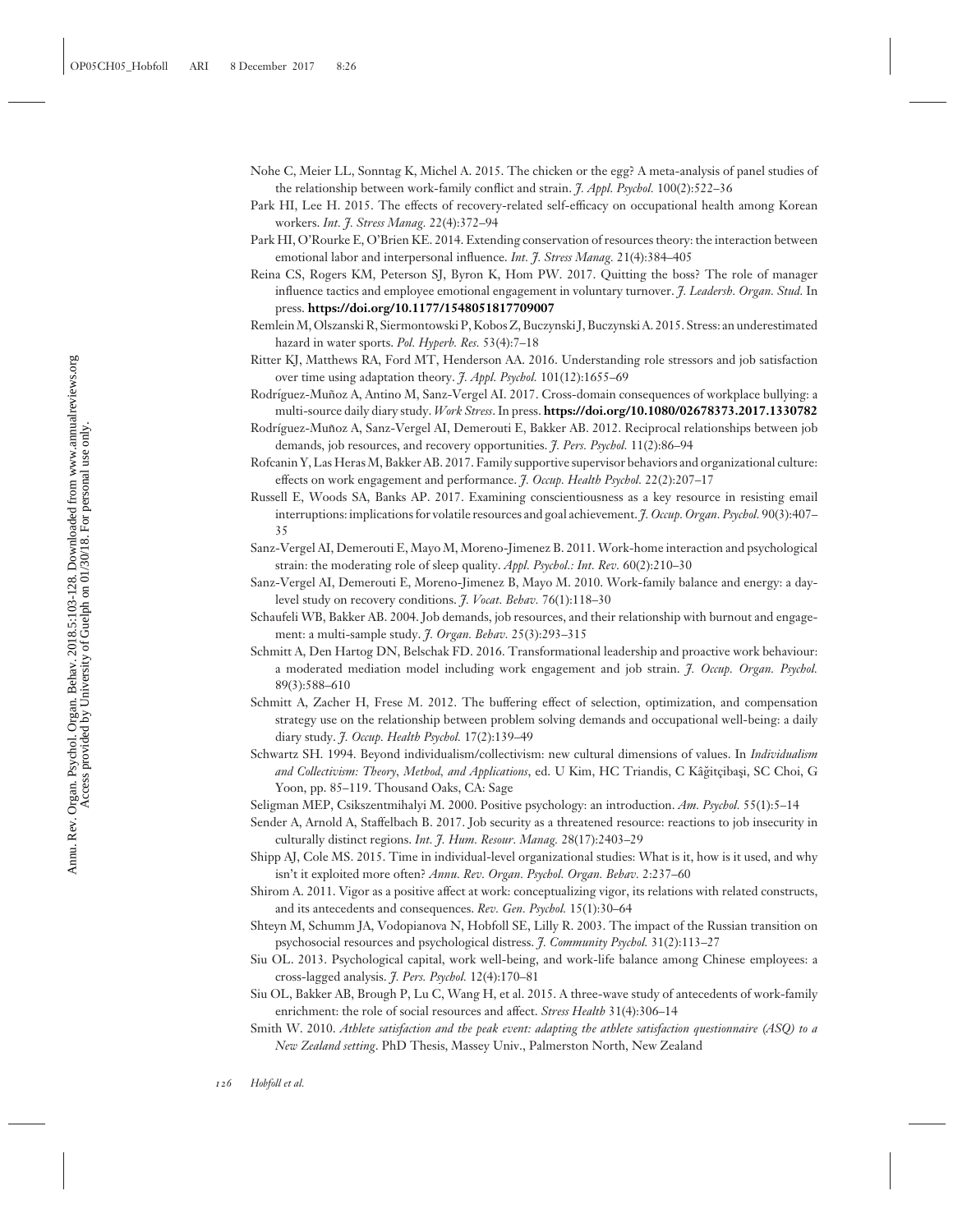- Sonnentag S, Fritz C. 2015. Recovery from job stress: the stressor detachment model as an integrative framework. *J. Organ. Behav.* 36:72–103
- Stajkovic AD, Luthans F. 1998. Self-efficacy and work-related performance: a meta-analysis. *Psychol. Bull.* 124(2):240–61
- Stucke TS, Baumeister RF. 2006. Ego depletion and aggressive behavior: Is the inhibition of aggression a limited resource? *Eur. J. Soc. Psychol.* 36(1):1–13
- Sue DW. 2010. *Microaggressions in Everyday Life: Race, Gender, and Sexual Orientation*. New York: Wiley & Sons
- Sun LY, Pan W. 2008. HR practices perceptions, emotional exhaustion, and work outcomes: a conservationof-resources theory in the Chinese context. *Hum. Resour. Dev. Q.* 19(1):55–74
- ten Brummelhuis LL, Bakker AB. 2012. A resource perspective on the work-home interface: the work-home resources model. *Am. Psychol.* 67(7):545–56
- Tepper BJ, Duffy MK, Henle CA, Lambert LS. 2006. Procedural injustice, victim precipitation, and abusive supervision. *Pers. Psychol.* 59(1):101–23
- Tepper BJ, Moss SE, Duffy MK. 2011. Predictors of abusive supervision: supervisor perceptions of deep-level dissimilarity, relationship conflict, and subordinates performance. *Acad. Manag. J.* 54(2):279–94
- Toffler A, Toffler H. 2006. *Revolutionary Wealth*. New York: Random House
- Toker S, Biron M. 2012. Job burnout and depression: unraveling their temporal relationship and considering the role of physical activity. *J. Appl. Psychol.* 97(3):699–710
- Triandis HC. 1995. *Individualism and Collectivism: New Directions in Social Psychology*. Boulder, CO: Westview Press
- Trougakos JP, Beal DJ, Cheng BH, Hideg I, Zweig D. 2015. Too drained to help: a resource depletion perspective on daily interpersonal citizenship behaviors. *J. Appl. Psychol.* 100(1):227–36
- Trougakos JP, Hideg I, Cheng BH, Beal DJ. 2014. Lunch breaks unpacked: the role of autonomy as a moderator of recovery during lunch. *Acad. Manag. J.* 57(2):405–21
- U. N. Dev. Programme. 2014. *Human Development Index*. **[http://hdr.undp.org/en/content/human](http://hdr.undp.org/en/content/human-development-index-hdi)[development-index-hdi](http://hdr.undp.org/en/content/human-development-index-hdi)**
- Unal-Karagüven MH. 2009. Psychological impact of an economic crisis: a conservation of resources approach. *Int. J. Stress Manag.* 16(3):177–94
- Uy M, Lin K, Ilies R. 2017. Is it better to give or receive? The role of help in buffering the depleting effects of surface acting. *Acad. Manag. J.* 60(4):1442–61
- van den Heuvel M, Demerouti E, Bakker AB, Schaufeli WB. 2013. Adapting to change: the value of change information and meaning-making. *J. Vocat. Behav.* 83(1):11–21
- van Steenbergen EF, Kluwer ES, Karney BR. 2014. Work-family enrichment, work-family conflict, and marital satisfaction: a dyadic analysis. *J. Occup. Health Psychol.* 19(2):182–94
- van Woerkom M, Bakker AB, Nishii LH. 2016. Accumulative job demands and support for strength use: fine-tuning the job demands-resources model using conservation of resources theory. *J. Appl. Psychol.* 101(1):141–50
- Vela-Bueno A, Moreno-Jimenez B, Rodríguez-Muñoz A, Olavarrieta-Nernardino S, Mendoza-Fernandez J, et al. 2008. Insomnia and sleep quality among primary care physicians with low and high burnout levels. *J. Psychosom. Res.* 64(4):435–44
- Viotti S, Guidetti G, Loera B, Martini M, Sottimano IL, Converso D. 2017. Stress, work ability, and aging work force: a study among women aged 50 and over. *Int. J. Stress Manag.* 24(Suppl. 1):98–121
- Walter F, Lam CK, Van der Vegt GS, Huang X, Miao Q. 2015. Abusive supervision and subordinate performance: instrumentality considerations in the emergence and consequences of abusive supervision. *J. Appl. Psychol.* 100(4):1056–72
- Waugh C, Fredrickson B. 2006. Nice to know you: positive emotions, self-other overlap, and complex understanding in a formation of a new relationship. *J. Posit. Psychol.* 1(2):93–106
- Wayne JH, Casper WJ. 2016. Why having a family-supportive culture, not just policies, matters to male and female job seekers: an examination of work-family conflict, values, and self-interest. *Sex Roles* 75(9– 10):459–75
- Westman M. 2001. Stress and strain crossover. *Hum. Relat.* 54:557–91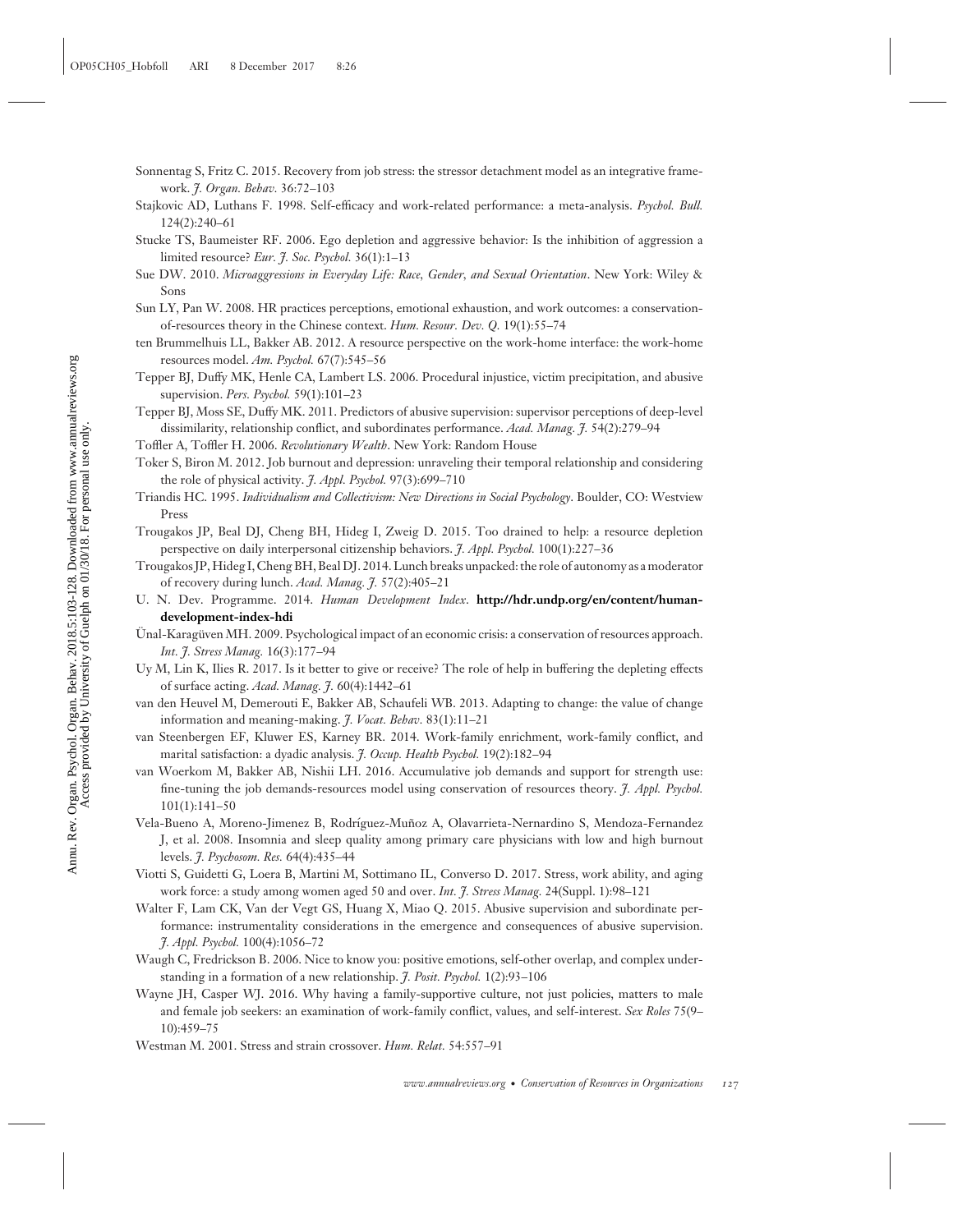- Westman M, Etzion D, Chen S. 2009. The crossover of exhaustion and vigor between international business travelers and their spouses. *J. Manag. Psychol.* 24(3):269–84
- Westman M, Shadach E, Keinan G. 2013. The crossover of positive and negative emotions: the moderating effect of empathy. *Int. J. Stress Manag.* 20(2):116–33
- Wheeler AR, Halbesleben JR, Whitman MV. 2013. The interactive effects of abusive supervision and entitlement on emotional exhaustion and coworker abuse. *J. Occup. Organ. Psychol.* 86(4):477–96
- Whitman MV, Halbesleben JR, Holmes O. 2014. Abusive supervision and feedback avoidance: the mediating role of emotional exhaustion. *J. Organ. Behav.* 35(1):38–53
- Wright TA, Cropanzano R. 1998. Emotional exhaustion as a predictor of job performance and voluntary turnover. *J. Appl. Psychol.* 83(3):486–93
- Zacher H, Brailsford HA, Parker SL. 2014. Micro-breaks matter: a diary study on the effects of energy management strategies on occupational well-being. *J. Vocat. Behav.* 85(3):287–97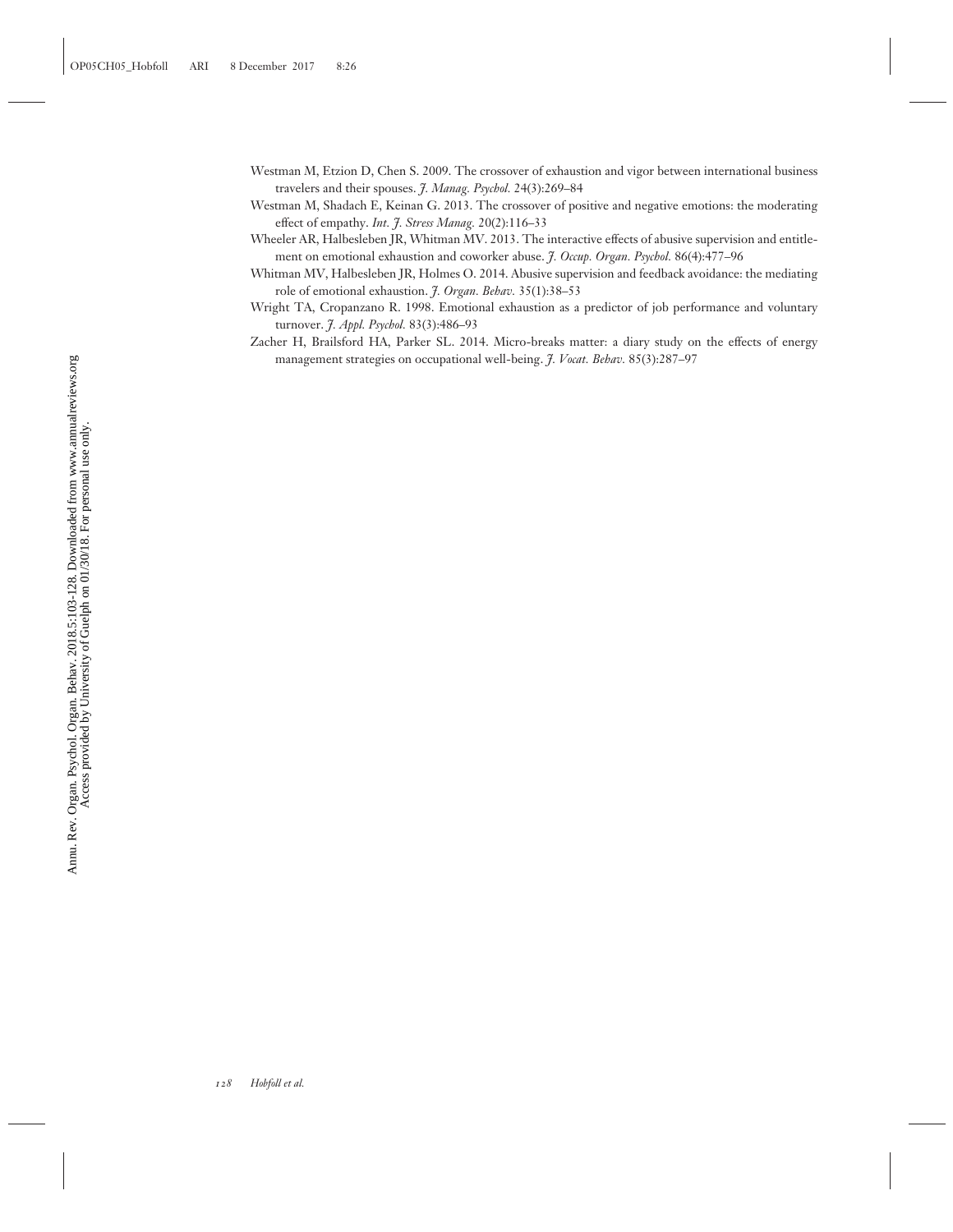

**Annual Review of Organizational Psychology and Organizational Behavior**

Volume 5, 2018

# **Contents**

| A Dynamic, Inclusive, and Affective Evolutionary View<br>of Organizational Behavior                                                                                        |
|----------------------------------------------------------------------------------------------------------------------------------------------------------------------------|
| Advances in the Treatment of Context in Organizational Research                                                                                                            |
| Diversity and Inequality in Management Teams: A Review<br>and Integration of Research on Vertical and Horizontal<br><b>Member Differences</b>                              |
| Person–Environment Fit: A Review of Its Basic Tenets                                                                                                                       |
| Conservation of Resources in the Organizational Context:<br>The Reality of Resources and Their Consequences<br>Stevan E. Hobfoll, Jonathon Halbesleben, Jean-Pierre Neveu, |
| Protean Careers at Work: Self-Direction and Values Orientation<br>in Psychological Success                                                                                 |
| The Legal Context of the Management of Human Resources                                                                                                                     |
| <b>Status Dynamics</b>                                                                                                                                                     |
| Transfer of Training: The Known and the Unknown                                                                                                                            |